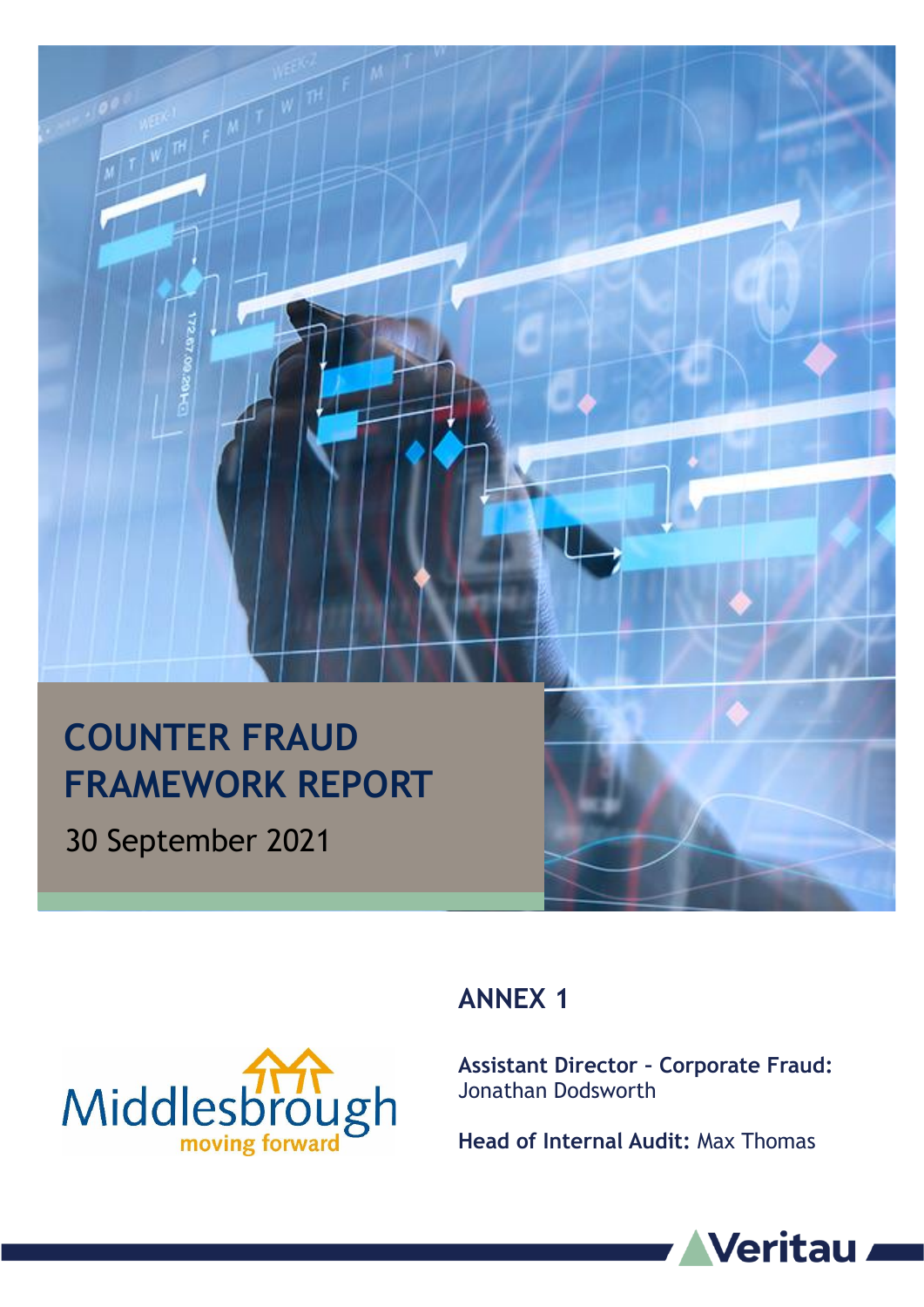## **INTRODUCTION**

- 1 Fraud is a significant risk to the UK public sector. Losses to local government due to fraud results in less funding for public services. It is estimated that the cost of fraud against local authorities is as much as £7.8 billion annually.<sup>1</sup> An estimated 40% of all crime committed in the UK is categorised as fraud. $2$
- 2 To effectively combat fraud the Council needs to have a counter fraud framework that helps it prevent, detect and deter fraud. Counter fraud work needs to develop at least as quickly as the techniques used by fraudsters.



-

## **NATIONAL PICTURE**

- 3 Local authorities have been responsible for the administration of a number of schemes designed to support businesses and the public during the pandemic. No reports into the level of loss found in local authority administered schemes have been published, but the Department for Business, Economy and Industrial Strategy (BEIS) conclude that as councils deal with fraud on a day to day basis that they will have been more equipped to deal with fraud arising from these schemes.<sup>3</sup>
- 4 The Covid-19 pandemic has created additional opportunities for fraudsters to attack public sector organisations, private businesses, and members of the public. In March 2021, the National Audit Office (NAO) reported a significant rise in the risk fraud and error due Covid-19.<sup>4</sup>
- 5 The government has acknowledged the speed with which fraudsters can adapt to exploit organisations' weaknesses. To better tackle the evolving threat, an improved national fraud and cybercrime reporting system will be introduced to replace Action Fraud.<sup>5</sup> Cooperation and intelligence sharing between national and local agencies will help combat fraud.
- 6 Cybercrime remains a significant risk to all organisations, public and private. High profile attacks across the UK and worldwide have continued throughout the pandemic, and cybercriminals have shown disregard for the effects of their actions. An attack in the United States in May 2021 stemmed from a single compromised password and account, and resulted in the company involved paying a ransom of over £3 million.
- 7 Supply chain attacks have also become prevalent in the last 12 months. These attacks occur when a software or IT supplier is targeted and criminals use the knowledge they gain to attack the end users of the company's software. Several high profile attacks in 2020 resulted in governments and businesses in the United States, the UK, and Europe being affected. This included unauthorised access to email accounts and



<sup>&</sup>lt;sup>1</sup> Annual Fraud Indicator 2017, Crowe Clark Whitehill

<sup>2</sup> Public Accounts Committee Report – Fraud and Error, June 2021, HM Government

<sup>&</sup>lt;sup>3</sup> Public Accounts Committee Report - Fraud and Error, June 2021, HM Government

<sup>4</sup> Economic Crime Plan 2019-22 HM Government

<sup>5</sup> Beating Crime Plan 2021, HM Government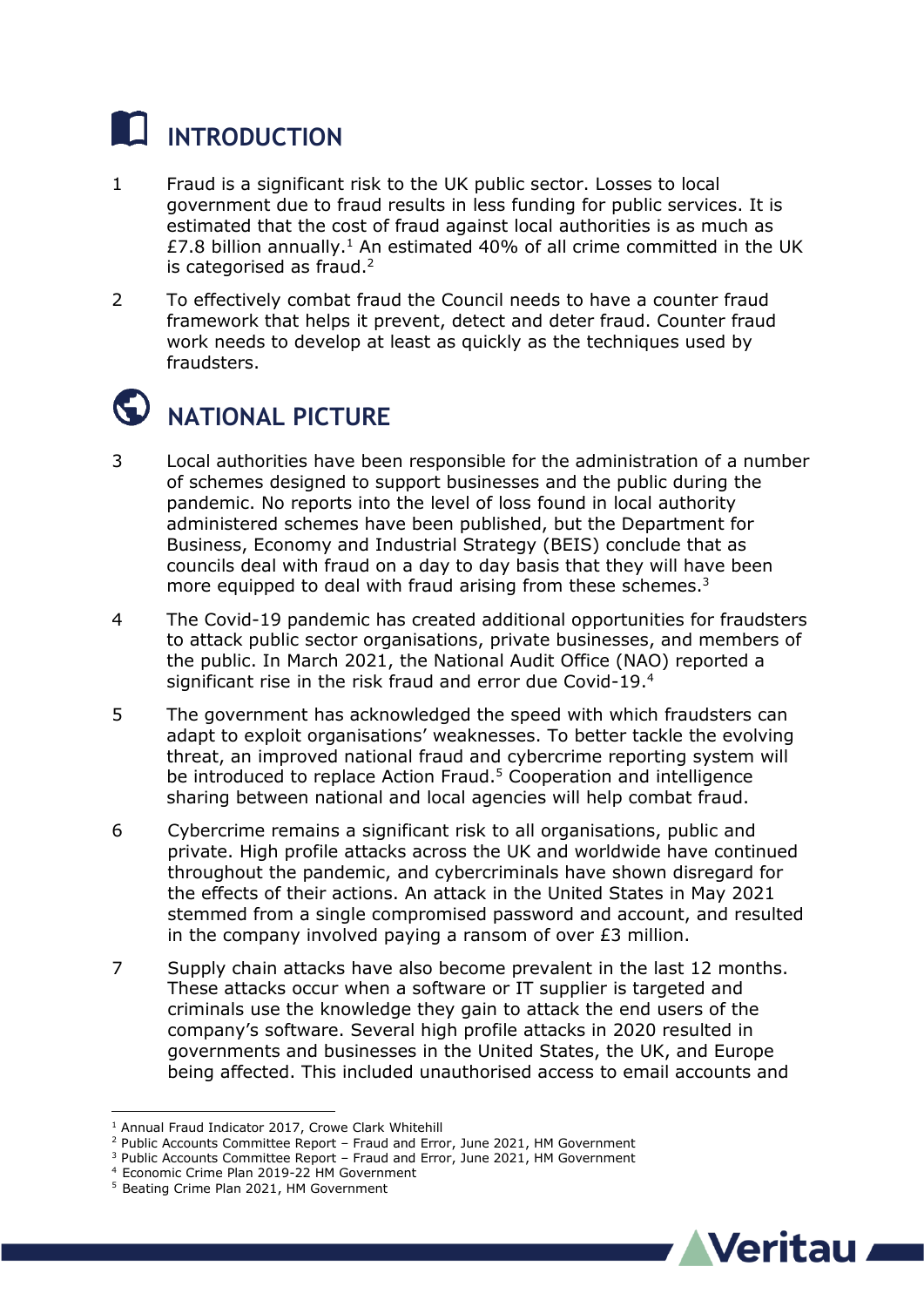confidential documents, leading to data breaches. It's essential that oversight of organisational ICT infrastructure is maintained to ensure controls remain up to date and able to reduce the impact of emerging threats.

## **LOCAL PICTURE**

- 8 The counter fraud team have seen an increase in the number of fraud referrals made to the team in 2021/22 compared to the previous financial year, but these have all been made internally by members of staff. The Council's website has been updated to direct members of the public wishing to report fraud to the counter fraud hotline, however further work is required to engage with residents to ensure that when they have concerns about fraud against the Council that these are reported. Work to publicise fraud reporting lines to residents is planned for this year.
- 9 Raising fraud awareness with staff is key to identifying and tackling fraud. Veritau continue to engage staff and investigate reported allegations of fraud. Key areas of awareness planned for delivery in 2021/22 include cybersecurity, bribery, and money laundering in addition to service area specific training.

## **FRAUD RISK ASSESSMENT**

- 14 It is recognised good practice for councils to assess their risk of fraud on a regular basis. An updated fraud risk assessment is contained in appendix A.
- 15 Covid-19 related fraud has been downgraded as a result of the high value payments seen in 2020/21 coming to an end. New cases of grant fraud may be identified through the National Fraud Initiative which includes cross boundary data matches which have not been previously available to local authorities. The Council is responsible for attempting to recover incorrectly paid grants.
- 16 Theft of assets has also been downgraded from a high risk to a medium risk. This is a result of the easing of Covid-19 related restrictions and increased staff presence at Council premises.
- 17 The risk assessment highlights areas of work to be undertaken by the internal audit and counter fraud teams (e.g. fraud awareness training) in addition to actions included in the counter fraud and corruption strategy action plan.

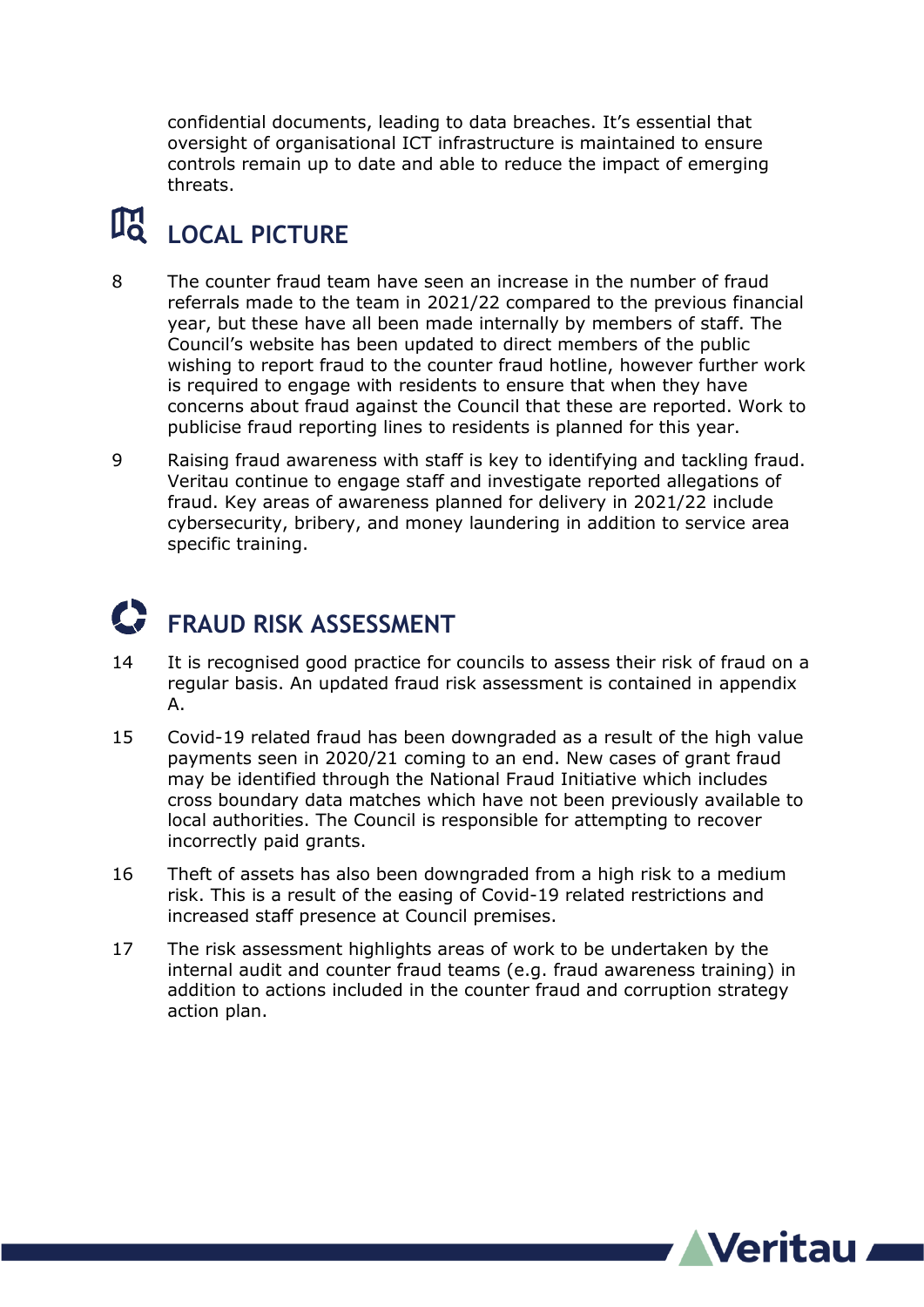# **COUNTER FRAUD FRAMEWORK**

- 10 The Council has a robust counter fraud framework which includes a counter fraud strategy and associated action plan, an anti-fraud and corruption policy, a fraud risk assessment, and a number of related policies (e.g. whistleblowing). A review of the framework is conducted annually.
- 11 A new counter fraud and corruption strategy was adopted last year. The strategy sets out the Council's aims for counter fraud work over the next few years. The strategy also includes actions needed to maintain and develop counter fraud arrangements at the Council. The associated strategy action plan is reviewed and updated annually. This year's update is contained in appendix B. It details progress made against last year's plan and introduces new priorities for the counter fraud team in 2021/22. New objectives this year include:
	- Raising awareness of cyber security issues with members of staff;
	- Promoting the methods in which the public as well as members of staff can report concerns of fraud to the Council.
- 12 The current review identified that the Anti-Fraud, Corruption, and Bribery Policy should be strengthened to include more details of the Bribery Act 2010. The act created a number of offences for people who offer or accept bribes. Organisations that fail to prevent these offences from occurring can be found to have broken the law and could face unlimited fines. One of the criteria that a court would use to assess an organisation's liability is whether it has sufficiently strong anti-bribery policies in place which have been communicated to, and understood by, employees. An annex to the policy has been added detailing processes and best practice.
- 13 In addition the Anti-Fraud, Corruption, and Bribery Policy requires updates to reflect new guidance from the Attorney General relating to disclosure in criminal prosecutions. The guidance, which came into force in December 2020, seeks to ensure that all relevant evidence is disclosed to the defence ahead of a criminal prosecution, and that there is an opportunity for discussion between the defence and prosecutor up to commencement of any proceedings. Proposed changes to the policy, contained in appendix C, are shown as tracked changes.

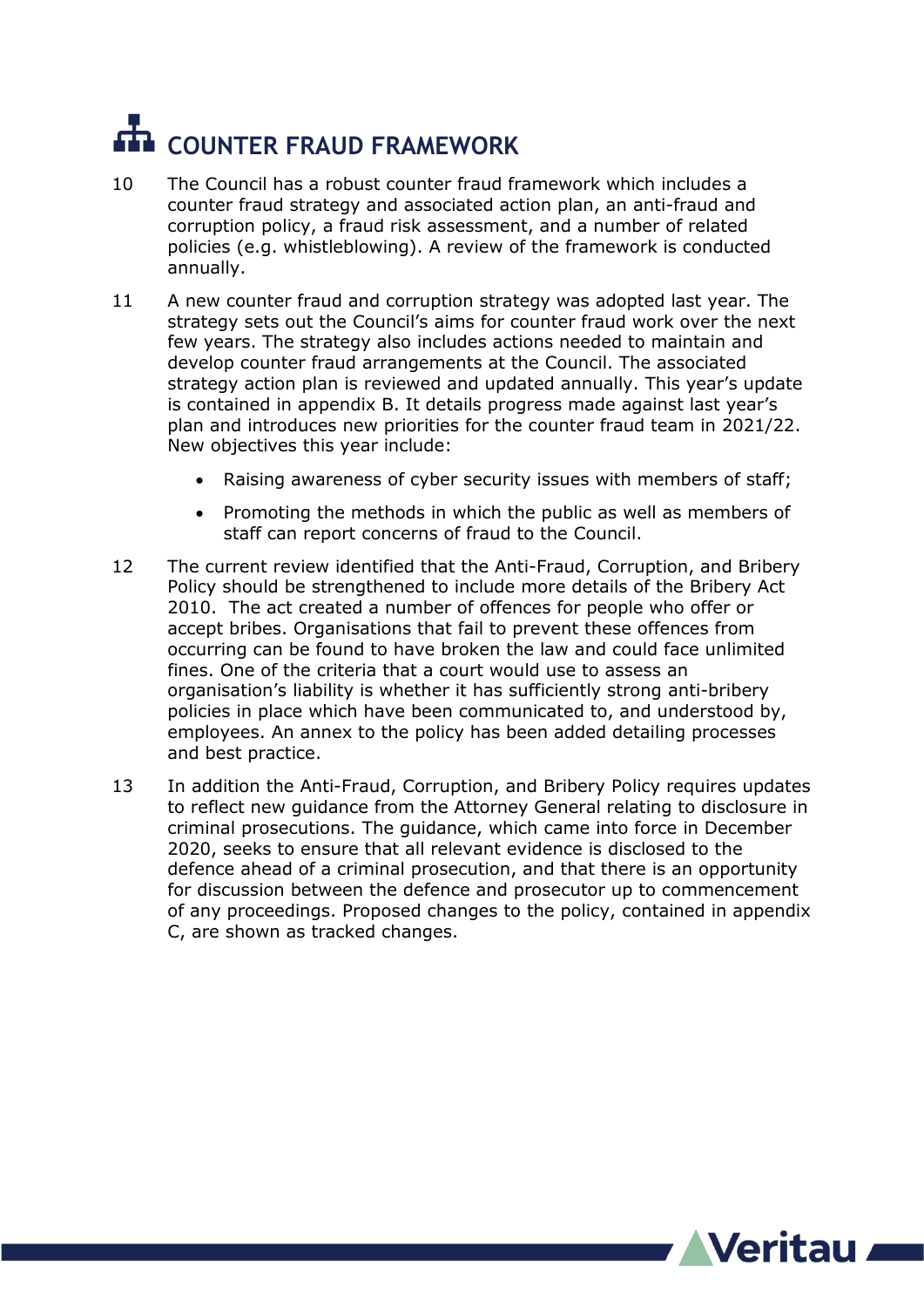### **APPENDIX A: Fraud Risk Assessment (September 2021)**

| <b>Risk Area</b>                  | <b>Risk Description</b>                                                                                                                                                                                                                                                                                                                                                                                                                                                                                                                                                                                                                                                                                                                                                                                                                                                                                                                   | <b>Risk Controls</b>                                                                                                                                                                                                                                                                                                                                                                                                                                                                                                                                                                                          | <b>Risk</b><br><b>Category</b> | <b>Risk Mitigation</b>                                                                                                                                                                                                                                                                                                                                                                                                                                                                                                                                                                                            |
|-----------------------------------|-------------------------------------------------------------------------------------------------------------------------------------------------------------------------------------------------------------------------------------------------------------------------------------------------------------------------------------------------------------------------------------------------------------------------------------------------------------------------------------------------------------------------------------------------------------------------------------------------------------------------------------------------------------------------------------------------------------------------------------------------------------------------------------------------------------------------------------------------------------------------------------------------------------------------------------------|---------------------------------------------------------------------------------------------------------------------------------------------------------------------------------------------------------------------------------------------------------------------------------------------------------------------------------------------------------------------------------------------------------------------------------------------------------------------------------------------------------------------------------------------------------------------------------------------------------------|--------------------------------|-------------------------------------------------------------------------------------------------------------------------------------------------------------------------------------------------------------------------------------------------------------------------------------------------------------------------------------------------------------------------------------------------------------------------------------------------------------------------------------------------------------------------------------------------------------------------------------------------------------------|
| <b>Adult Social</b><br>Care Fraud | Fraud within the adult social care<br>system is an area of concern for<br>the Council in terms of loss to the<br>authority and the impact on<br>individuals affected. CIPFA report a<br>104% increase in the value of<br>social care fraud detected in 2019<br>compared to the previous year.<br>The average loss in individual<br>cases of fraud detected in this area<br>is £29k.<br>Losses can occur through<br>deprivation or non-declaration of<br>capital which can involve the<br>transfer or disguise of property in<br>order to avoid paying for<br>residential or domestic care<br>provision. Further fraud occurs<br>through the misuse of the Direct<br>Payment scheme, where monies<br>allocated to meet a customer's<br>assessed needs are not then used<br>to procure these services.<br>Residential homes could also<br>continue to claim for customers<br>who are no longer in residence<br>(e.g. after they pass away). | Applications for care funding are<br>carefully assessed to ensure that<br>recipients meet the eligibility criteria<br>and that any financial contribution<br>for care by the customer is correctly<br>calculated.<br>A range of monitoring and<br>verification controls are operated by<br>the service. This includes requiring<br>customers in receipt of Direct<br>Payments to have a separate bank<br>account for managing these funds<br>and complying with monitoring<br>procedures to verify spending. In<br>instances of misused Direct<br>Payments, customers are moved to<br>a commissioned service. | <b>High</b>                    | Counter Fraud Team (CFT) to<br>deliver a rolling programme<br>of fraud awareness training<br>with staff in safeguarding,<br>financial assessments and<br>with relevant legal services<br>team members.<br>Periodic reviews of the<br>control environment through<br>internal audits will further<br>assist the Council in ensuring<br>robust processes are in place.<br>Concerns of fraud should be<br>reported to the CFT who can<br>determine if criminal<br>investigation would be<br>effective.<br>CFT has assisted the Council<br>to update application forms<br>relating to access to adult<br>social care. |

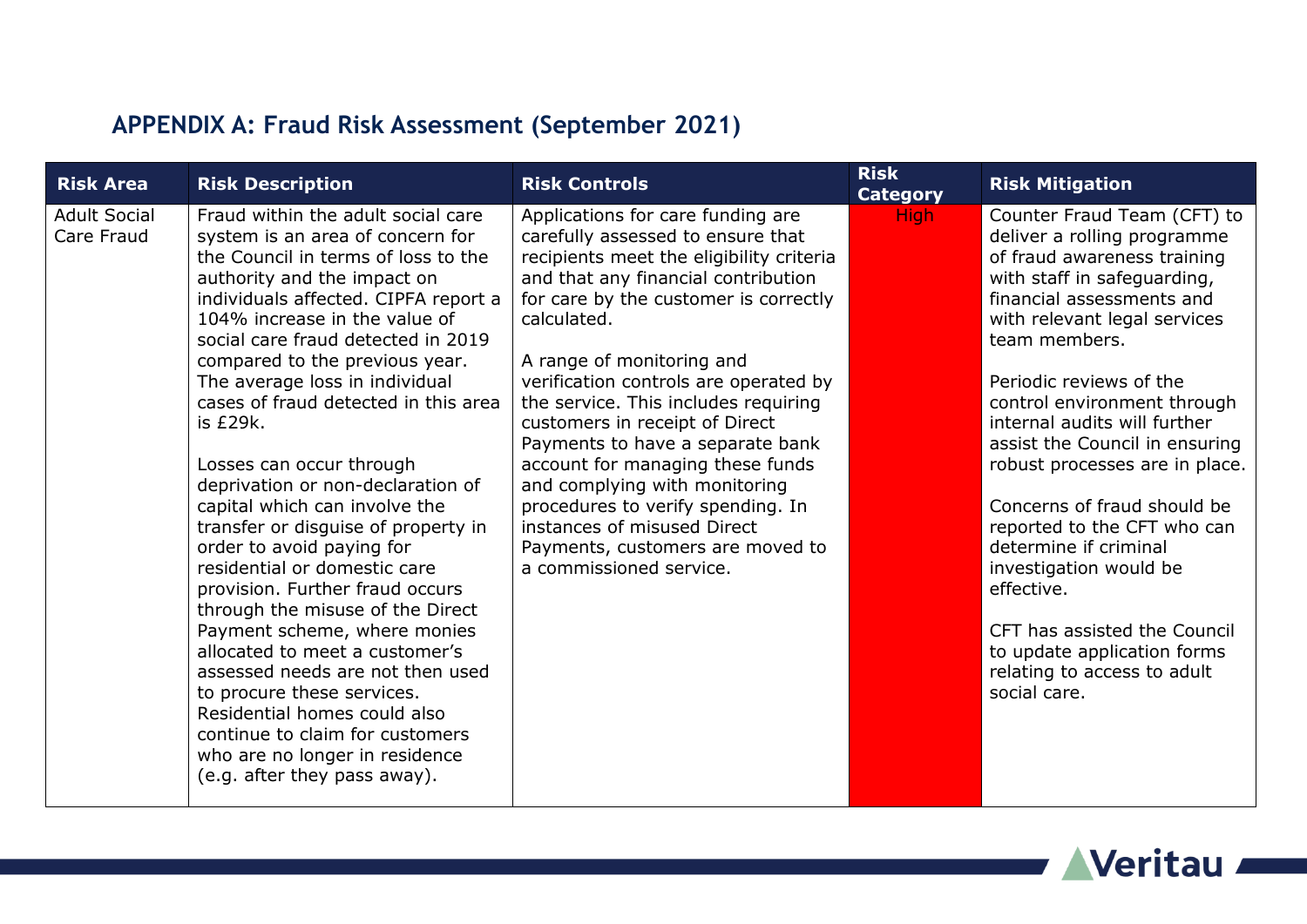| <b>Risk Area</b>                                                                  | <b>Risk Description</b>                                                                                                                                                                                                                                                                                                                                                                                                                                                                                                                                                                                                                                                                                   | <b>Risk Controls</b>                                                                                                                                                                                                                                                                                                                                                                                                                                                                                                                                                                 | <b>Risk</b><br><b>Category</b> | <b>Risk Mitigation</b>                                                                                                                                                                                                                               |
|-----------------------------------------------------------------------------------|-----------------------------------------------------------------------------------------------------------------------------------------------------------------------------------------------------------------------------------------------------------------------------------------------------------------------------------------------------------------------------------------------------------------------------------------------------------------------------------------------------------------------------------------------------------------------------------------------------------------------------------------------------------------------------------------------------------|--------------------------------------------------------------------------------------------------------------------------------------------------------------------------------------------------------------------------------------------------------------------------------------------------------------------------------------------------------------------------------------------------------------------------------------------------------------------------------------------------------------------------------------------------------------------------------------|--------------------------------|------------------------------------------------------------------------------------------------------------------------------------------------------------------------------------------------------------------------------------------------------|
| Council Tax &<br><b>Business</b><br>Rates Frauds<br>(discounts and<br>exemptions) | Council Tax fraud is a common<br>occurrence. CIPFA report that 66%<br>of all local government related<br>fraud, recorded as part of their<br>annual survey, involved Council<br>Tax or Business Rates payments.<br>Single Person Discount fraud<br>accounted for £28.9m of loss due<br>to fraud in 2019/20 according to<br>the survey.<br>Depending on the scheme, there<br>are several ways in which fraud<br>can occur. These include applicants<br>providing false information and<br>recipients failing to notify the<br>Council when they no longer<br>qualify.<br>Revenue from Council Tax and<br>Business Rates is a key income<br>stream. Fraud in this area<br>threatens this source of funding. | The Council employs a number of<br>methods to help ensure only valid<br>applications are accepted. This<br>includes requiring relevant<br>information on application forms,<br>visits to properties (where<br>necessary) and an annual canvass<br>requiring businesses to confirm that<br>they continue to be entitled to a<br>discount or exemption.<br>Messages reminding residents and<br>businesses to update their<br>circumstances when necessary<br>appear on annual bills issued by the<br>Council.<br>The Council routinely takes part in<br>the National Fraud Initiative. | <b>High</b>                    | CFT have delivered fraud<br>awareness training to staff in<br>the Revenues and Benefits<br>department about frauds<br>affecting Council Tax and<br><b>Business Rates.</b><br>An audit of Council Tax and<br>Business Rates is underway<br>this year. |
| <b>Council Tax</b><br>Reduction<br>Fraud                                          | Council Tax Reduction (CTR) is a<br>council funded reduction in liability<br>introduced in 2013 to replace<br>Council Tax Benefit. Unlike its<br>predecessor, it is resourced<br>entirely through Council funds.<br>CIPFA's fraud tracker showed the<br>value of CTR fraud detected in                                                                                                                                                                                                                                                                                                                                                                                                                    | The Council undertakes eligibility<br>checks on those who apply for<br>support. There are established lines<br>of communication with the<br>Department for Work and Pensions<br>(DWP) where claims for support are<br>linked to externally funded benefits.                                                                                                                                                                                                                                                                                                                          | <b>High</b>                    | CFT have raised awareness of<br>fraud with staff processing<br>claims for CTR.<br>An audit of Benefits and<br>Council Tax Support is<br>currently being finalised.                                                                                   |

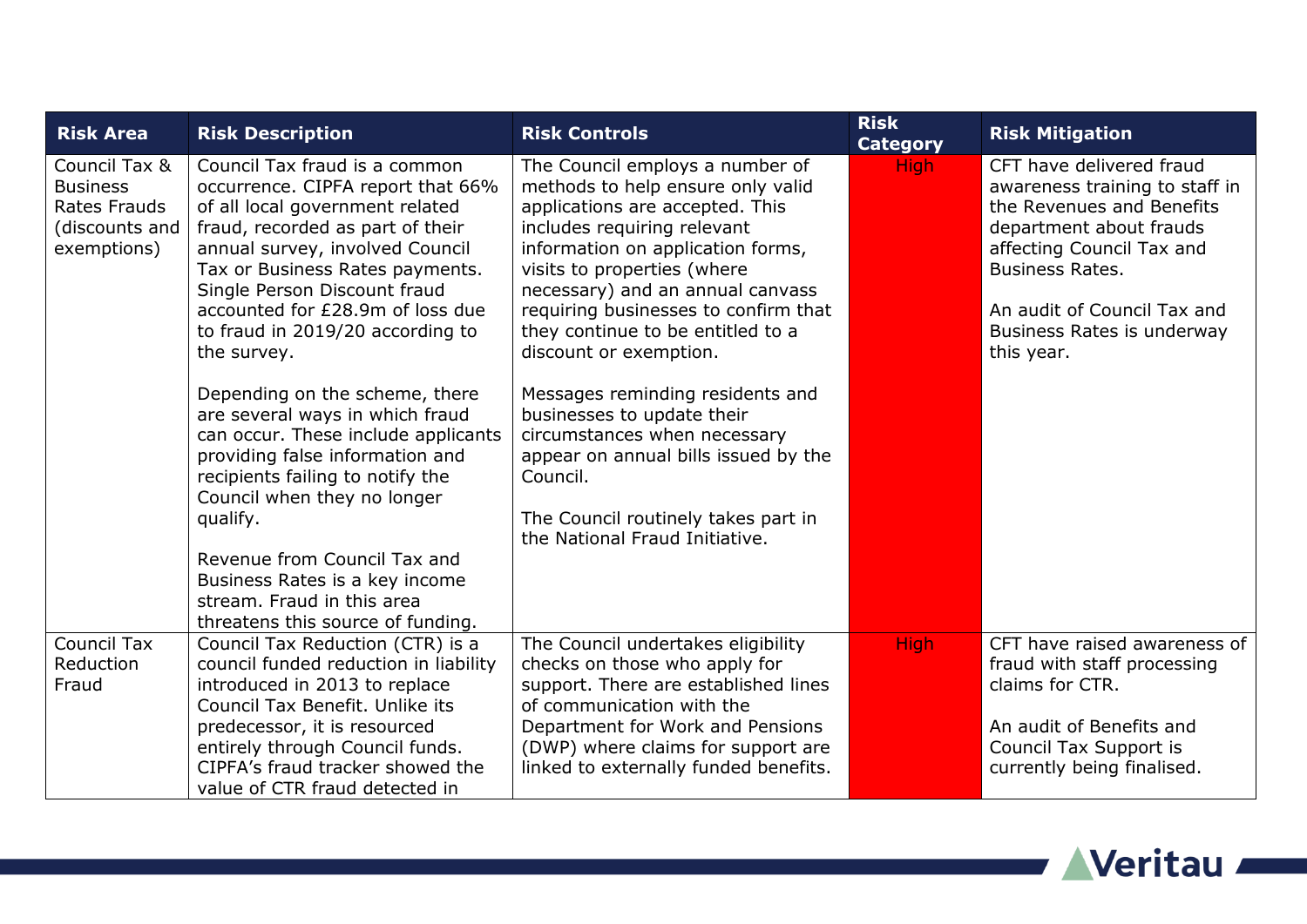| <b>Risk Area</b>      | <b>Risk Description</b>                                                                                                                                                                                                                                                                                                                                                                                                                                                                                                                                                                                                                                                                                                                    | <b>Risk Controls</b>                                                                                                                                                                       | <b>Risk</b><br><b>Category</b> | <b>Risk Mitigation</b>                                      |
|-----------------------|--------------------------------------------------------------------------------------------------------------------------------------------------------------------------------------------------------------------------------------------------------------------------------------------------------------------------------------------------------------------------------------------------------------------------------------------------------------------------------------------------------------------------------------------------------------------------------------------------------------------------------------------------------------------------------------------------------------------------------------------|--------------------------------------------------------------------------------------------------------------------------------------------------------------------------------------------|--------------------------------|-------------------------------------------------------------|
|                       | 2019 was £4.9m.<br>Frauds in this area can involve<br>applicants failing to declare their<br>total assets, correct household<br>composition or household income.<br>Those receiving support are also<br>required to notify relevant<br>authorities when they have a<br>change in circumstances that may<br>affect their entitlement to support.<br>The Department for Work and<br>Pensions have reported an increase<br>in fraud within the Universal Credit<br>system during 2020/21 as a result<br>of Covid-19. As CTR claims are<br>often linked to Universal Credit<br>claims there is likely to be an<br>associated increase in CTR fraud<br>against the Council.<br>Fraudulently obtained CTR<br>represents a loss of Council funds. | The Council is able to report Housing<br>Benefit and other benefit frauds to<br>the DWP but this does not<br>necessarily allow the Council control<br>over resolving false claims for CTR. |                                |                                                             |
| <b>Creditor Fraud</b> | A range of frauds can be<br>committed against the Council as a                                                                                                                                                                                                                                                                                                                                                                                                                                                                                                                                                                                                                                                                             | The Council has a number of<br>controls in place to identify                                                                                                                               | <b>High</b>                    | The CFT undertake work to<br>raise staff awareness of these |
|                       | result of publically available                                                                                                                                                                                                                                                                                                                                                                                                                                                                                                                                                                                                                                                                                                             | fraudulent attempts to divert                                                                                                                                                              |                                | types of frauds. Increased                                  |
|                       | creditor payment data. Criminals                                                                                                                                                                                                                                                                                                                                                                                                                                                                                                                                                                                                                                                                                                           | payments from genuine suppliers                                                                                                                                                            |                                | awareness provides greater                                  |
|                       | undertaking these types of fraud                                                                                                                                                                                                                                                                                                                                                                                                                                                                                                                                                                                                                                                                                                           | and to validate any requests to                                                                                                                                                            |                                | chances of stopping                                         |
|                       | are often found to be operating                                                                                                                                                                                                                                                                                                                                                                                                                                                                                                                                                                                                                                                                                                            | change supplier details.                                                                                                                                                                   |                                | fraudulent attempts before                                  |

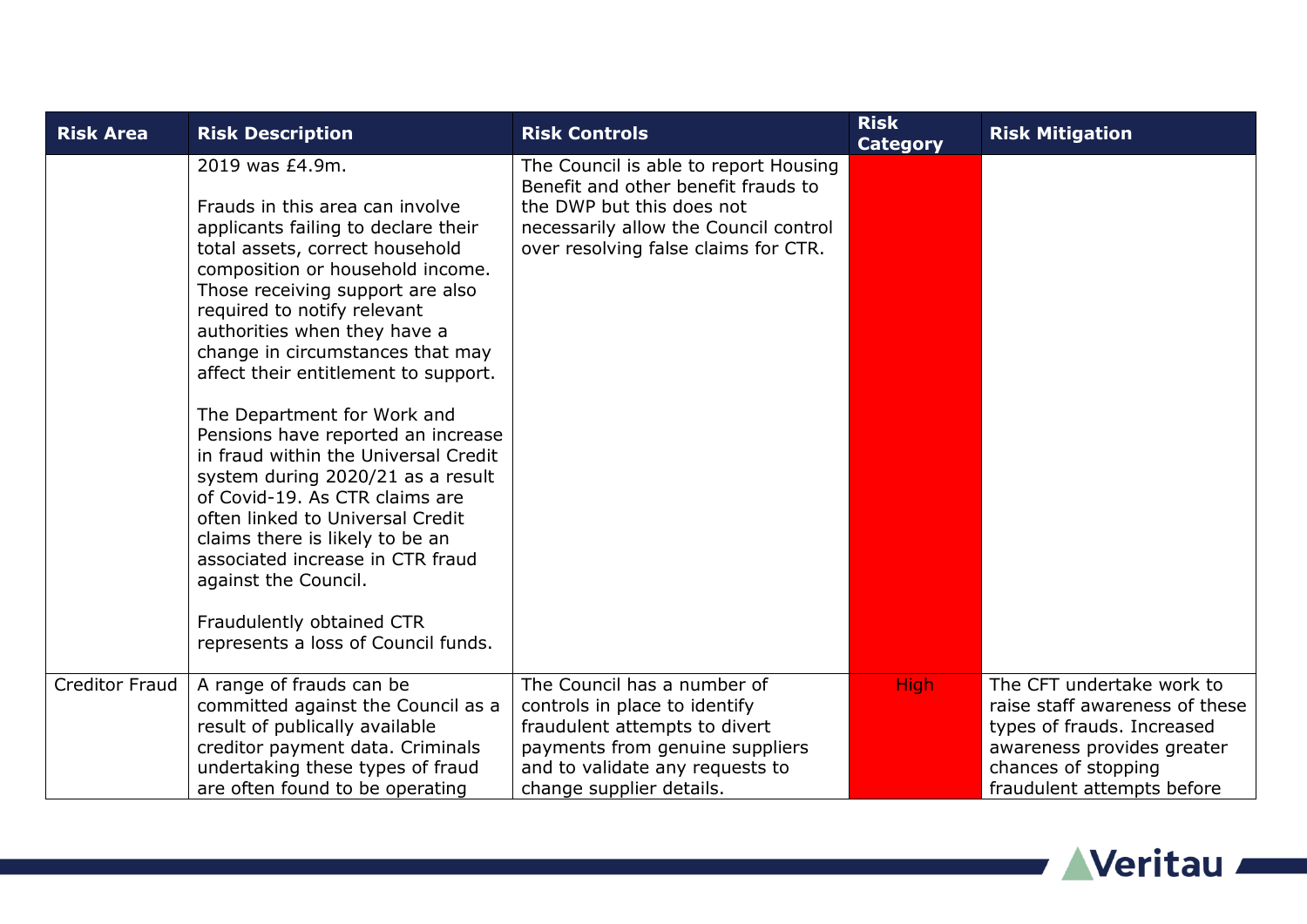| <b>Risk Area</b> | <b>Risk Description</b>                                                                                                                                                                                                                                                                                                                                                                                                                                                                                                                                                                                                                                                                                                                                                                                                                                          | <b>Risk Controls</b>                                                                                                                                                      | <b>Risk</b><br><b>Category</b> | <b>Risk Mitigation</b>                                                                                                                                                                                                                                                       |
|------------------|------------------------------------------------------------------------------------------------------------------------------------------------------------------------------------------------------------------------------------------------------------------------------------------------------------------------------------------------------------------------------------------------------------------------------------------------------------------------------------------------------------------------------------------------------------------------------------------------------------------------------------------------------------------------------------------------------------------------------------------------------------------------------------------------------------------------------------------------------------------|---------------------------------------------------------------------------------------------------------------------------------------------------------------------------|--------------------------------|------------------------------------------------------------------------------------------------------------------------------------------------------------------------------------------------------------------------------------------------------------------------------|
|                  | from overseas.<br>The most common issue is<br>mandate fraud where fraudsters<br>impersonate legitimate suppliers<br>and attempt to divert payments by<br>requesting changes in bank details.<br>Other types of fraud in this area<br>include whaling, where senior<br>members of the Council are<br>targeted and impersonated in order<br>to obtain fraudulent payments.<br>In recent years there have been<br>increased instances nationally of<br>hackers gaining direct access to<br>email accounts of suppliers and<br>then attempting to perpetrate<br>mandate frauds. These attempts<br>are much more difficult to detect<br>and prevent.<br>With increased remote working due<br>to Covid-19, there have been<br>increased opportunities for<br>fraudsters to impersonate budget<br>holders or suppliers in electronic<br>communications to divert funds. | A Creditors audit in 2020/21 found<br>robust processes were in place, in<br>line with the Council's Financial<br>Regulations, and gave the area<br>substantial assurance. |                                | losses occur.<br>All instances of whaling fraud<br>reported to CFT will be<br>reported to the relevant<br>agencies, such as the<br><b>National Cyber Security</b><br>Centre, as well as directly to<br>the email provider from<br>where the false emails<br>originated from. |

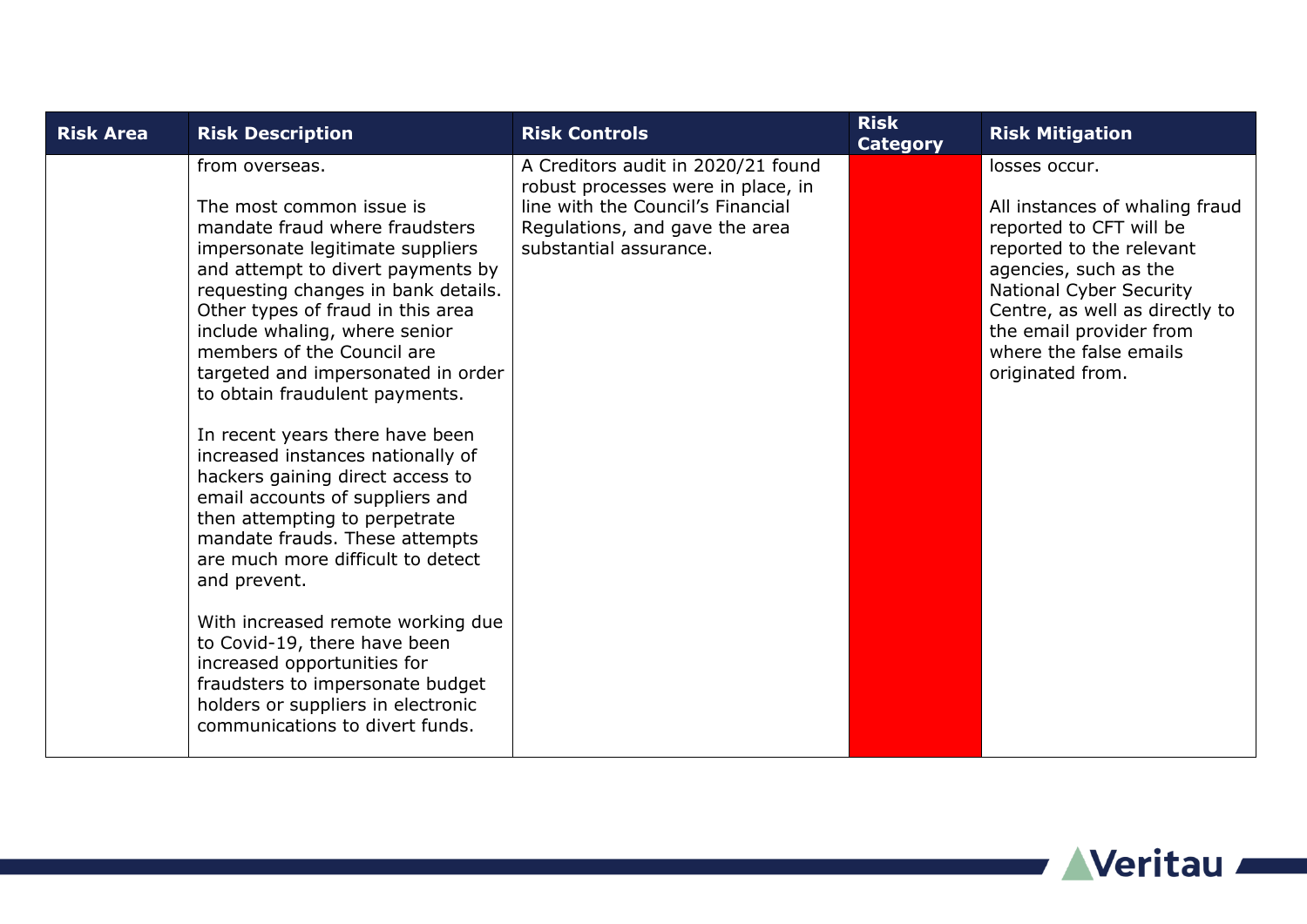| <b>Risk Area</b> | <b>Risk Description</b>                                                                                                                                                                                                                                                                                                                                                                                                                                                                                                                                                                                                                                                                                                                                                                                                                                                                                                                                                        | <b>Risk Controls</b>                                                                                                                                                                                                                                                                                                                                                                                                                       | <b>Risk</b><br><b>Category</b> | <b>Risk Mitigation</b>                                                                                                                                                                                                                                                                                  |
|------------------|--------------------------------------------------------------------------------------------------------------------------------------------------------------------------------------------------------------------------------------------------------------------------------------------------------------------------------------------------------------------------------------------------------------------------------------------------------------------------------------------------------------------------------------------------------------------------------------------------------------------------------------------------------------------------------------------------------------------------------------------------------------------------------------------------------------------------------------------------------------------------------------------------------------------------------------------------------------------------------|--------------------------------------------------------------------------------------------------------------------------------------------------------------------------------------------------------------------------------------------------------------------------------------------------------------------------------------------------------------------------------------------------------------------------------------------|--------------------------------|---------------------------------------------------------------------------------------------------------------------------------------------------------------------------------------------------------------------------------------------------------------------------------------------------------|
| Cybercrime       | Cybercrime is a constantly evolving<br>area where criminals are<br>continually refining their<br>techniques in order to overcome<br>controls put in place to protect<br>organisations, to obtain<br>unauthorised access and<br>information, and to frustrate<br>systems.<br>Types of cybercrime experienced<br>by local authorities in recent years<br>include ransomware, phishing,<br>whaling, hacking, and denial of<br>service attacks. Attacks can lead to<br>loss of funds, systems becoming<br>unavailable to use impacting<br>service delivery, and loss of data.<br>There have been a number of high<br>profile cyber-attacks on public and<br>private sector organisations in<br>recent years. Attacks stemming<br>from the hacking of software or IT<br>service providers have become<br>more prevalent. These are known<br>as supply chain attacks and are<br>used by hackers to target the end<br>users of the software created by<br>the organisations targeted. | The Council has a skilled ICT<br>department which helps mitigate the<br>threat of cybercrime.<br>The Council's information security<br>procedure requires the central<br>reporting of all cybersecurity<br>incidents; including near misses.<br>An audit conducted in 2020/21 of<br>cybersecurity awareness amongst<br>staff and Members found the Council<br>has good measures in place. A<br>substantial assurance opinion was<br>given. | <b>High</b>                    | Raising awareness with staff<br>can be crucial in helping to<br>prevent successful<br>cyberattacks. Any counter<br>fraud training delivered will<br>reinforce cybersecurity<br>messages to members of<br>staff.<br>An awareness campaign is<br>planned for cybersecurity<br>awareness month in October. |

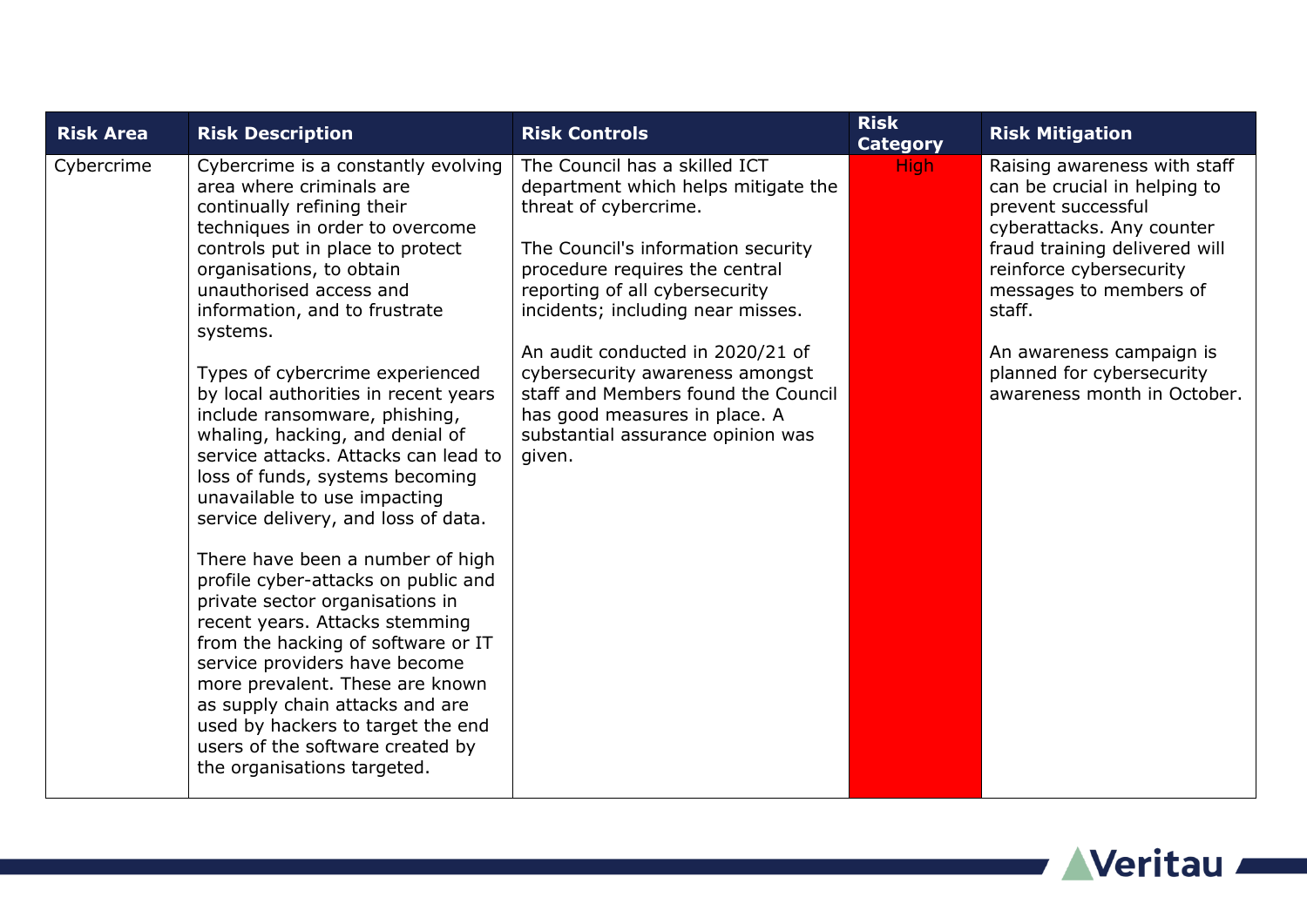| <b>Risk Area</b>          | <b>Risk Description</b>                                                                                                                                                                                                                                                                                                                                                                                                                                                                                                                                                                                                         | <b>Risk Controls</b>                                                                                                                                                                                                                                                                                                                                                                                                                                                                                | <b>Risk</b><br><b>Category</b>             | <b>Risk Mitigation</b>                                                                                                                                                                                                                                                                                                                                                                                                                                                                                                                            |
|---------------------------|---------------------------------------------------------------------------------------------------------------------------------------------------------------------------------------------------------------------------------------------------------------------------------------------------------------------------------------------------------------------------------------------------------------------------------------------------------------------------------------------------------------------------------------------------------------------------------------------------------------------------------|-----------------------------------------------------------------------------------------------------------------------------------------------------------------------------------------------------------------------------------------------------------------------------------------------------------------------------------------------------------------------------------------------------------------------------------------------------------------------------------------------------|--------------------------------------------|---------------------------------------------------------------------------------------------------------------------------------------------------------------------------------------------------------------------------------------------------------------------------------------------------------------------------------------------------------------------------------------------------------------------------------------------------------------------------------------------------------------------------------------------------|
| Procurement<br>Fraud      | Procurement fraud has been<br>perceived as a high risk by local<br>authorities in the CIPFA fraud<br>tracker for a number of years.<br>Procurement fraud, by its nature,<br>is difficult to detect but can result<br>in large scale loss of public funds<br>over long periods of time. The<br><b>Competition and Markets Authority</b><br>(CMA) estimates that having a<br>cartel within a supply chain can<br>raise prices by 30% or more.<br>CIPFA reported losses of £1.5m in<br>2019/20 for local authorities, due<br>to procurement fraud. It found that<br>8% of fraud detected in this area<br>involved 'insider fraud'. | The Council has established Contract<br>Procedure Rules. The rules are<br>reviewed regularly and ensure the<br>requirement for a competitive<br>process (where required) through an<br>e-tender system. A team of<br>procurement professionals provide<br>guidance and advice.<br>The Middlesbrough Manager<br>Framework includes contract<br>management expectations for<br>managers. The Contract Procedure<br>Rules also set out the requirements<br>for declarations of interest to be<br>made. | <b>High</b>                                | Continued vigilance by<br>relevant staff is key to<br>identifying and tackling<br>procurement fraud. The CFT<br>will continue to provide<br>training to raise awareness of<br>fraud risks in this area.<br>CFT and Internal Audit will<br>monitor guidance on fraud<br>detection issued by the<br><b>Competition and Markets</b><br>Authority and other relevant<br>bodies.<br>Any suspected procurement<br>fraud should be reported to<br>the CFT for further<br>investigation.<br>Audit work in this area will be<br>considered during 2021/22. |
| COVID-19<br>related fraud | Throughout the Covid-19 pandemic<br>local authorities have been<br>responsible for providing support<br>to businesses and residents. The<br>Council had to respond quickly to<br>deliver a number of support<br>schemes in 2020/21. New<br>processes for verifying applications                                                                                                                                                                                                                                                                                                                                                 | Over the course of 2020/21 the<br>Council developed robust processes<br>to identify fraudulent applications for<br>support. This included use of<br>national data matching resources.                                                                                                                                                                                                                                                                                                               | <b>Medium</b><br>(downgraded<br>from High) | Where payments were found<br>to have been fraudulently or<br>incorrectly made a recovery<br>process was instigated.<br>Veritau conducted a post-<br>event assurance exercise at<br>the end of 2020/21 which                                                                                                                                                                                                                                                                                                                                       |

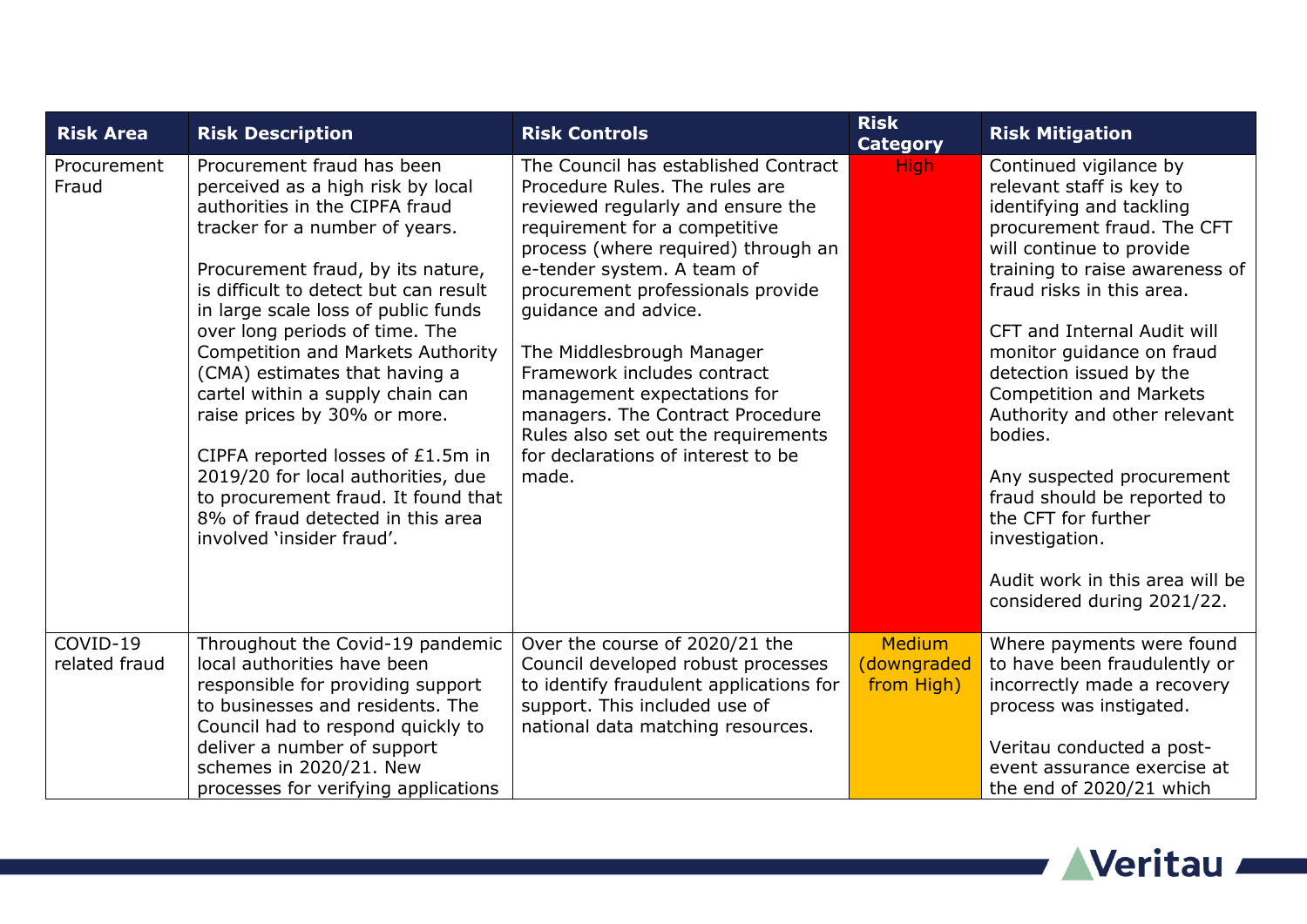| <b>Risk Area</b>      | <b>Risk Description</b>                                                                                                                                                                                                                                                                                                                                                                                                                                                                             | <b>Risk Controls</b>                                                                                                                                                                                                                                                                                                                                                                                                                  | <b>Risk</b><br><b>Category</b> | <b>Risk Mitigation</b>                                                                                                                                                                                                      |
|-----------------------|-----------------------------------------------------------------------------------------------------------------------------------------------------------------------------------------------------------------------------------------------------------------------------------------------------------------------------------------------------------------------------------------------------------------------------------------------------------------------------------------------------|---------------------------------------------------------------------------------------------------------------------------------------------------------------------------------------------------------------------------------------------------------------------------------------------------------------------------------------------------------------------------------------------------------------------------------------|--------------------------------|-----------------------------------------------------------------------------------------------------------------------------------------------------------------------------------------------------------------------------|
|                       | had to be implemented very<br>quickly.<br>These schemes have been subject<br>to attempted fraud at a local,<br>national and international level due<br>to the significant amount of<br>funding available.<br>While funding was provided by<br>central government, the Council<br>was charged with the responsibility<br>for identifying genuine applicants<br>and investigating and recovering<br>incorrect payments.                                                                               | The CFT shared details of all known<br>frauds occurring regionally and<br>nationally.<br>Government mandated post-<br>assurance activities have been<br>undertaken to review the success of<br>controls in place.                                                                                                                                                                                                                     |                                | reviewed payments to<br>businesses made during the<br>first lockdown period. The<br>exercise concluded that the<br>vast majority of payments<br>sampled had been made<br>correctly and in line with<br>government guidance. |
| <b>Internal Fraud</b> | There are a range of potential<br>employee frauds including<br>falsifying timesheets and expense<br>claims, abusing flexitime or annual<br>leave systems, undertaking<br>alternative work while sick, or<br>working for a third party on Council<br>time. Some staff have access to<br>equipment and material that may<br>be misused for private purposes.<br>With increased staff working<br>remotely, working hours and<br>associated claims may be more<br>difficult to monitor. It is essential | The Council has a whistleblowing<br>policy through which concerns can<br>be raised. The Council has an anti-<br>bribery policy that asks staff and<br>members to report concerns through<br>the whistleblowing policy.<br>Controls are in place surrounding<br>flexitime, annual leave and sickness<br>absence.<br>Participation in the National Fraud<br>Initiative helps the Council identify<br>potential cases of internal fraud. | <b>Medium</b>                  | The CFT will investigate any<br>suspicions of corruption while<br>internal audit ensure that<br>appropriate checks and<br>balances are in place to help<br>prevent it.                                                      |

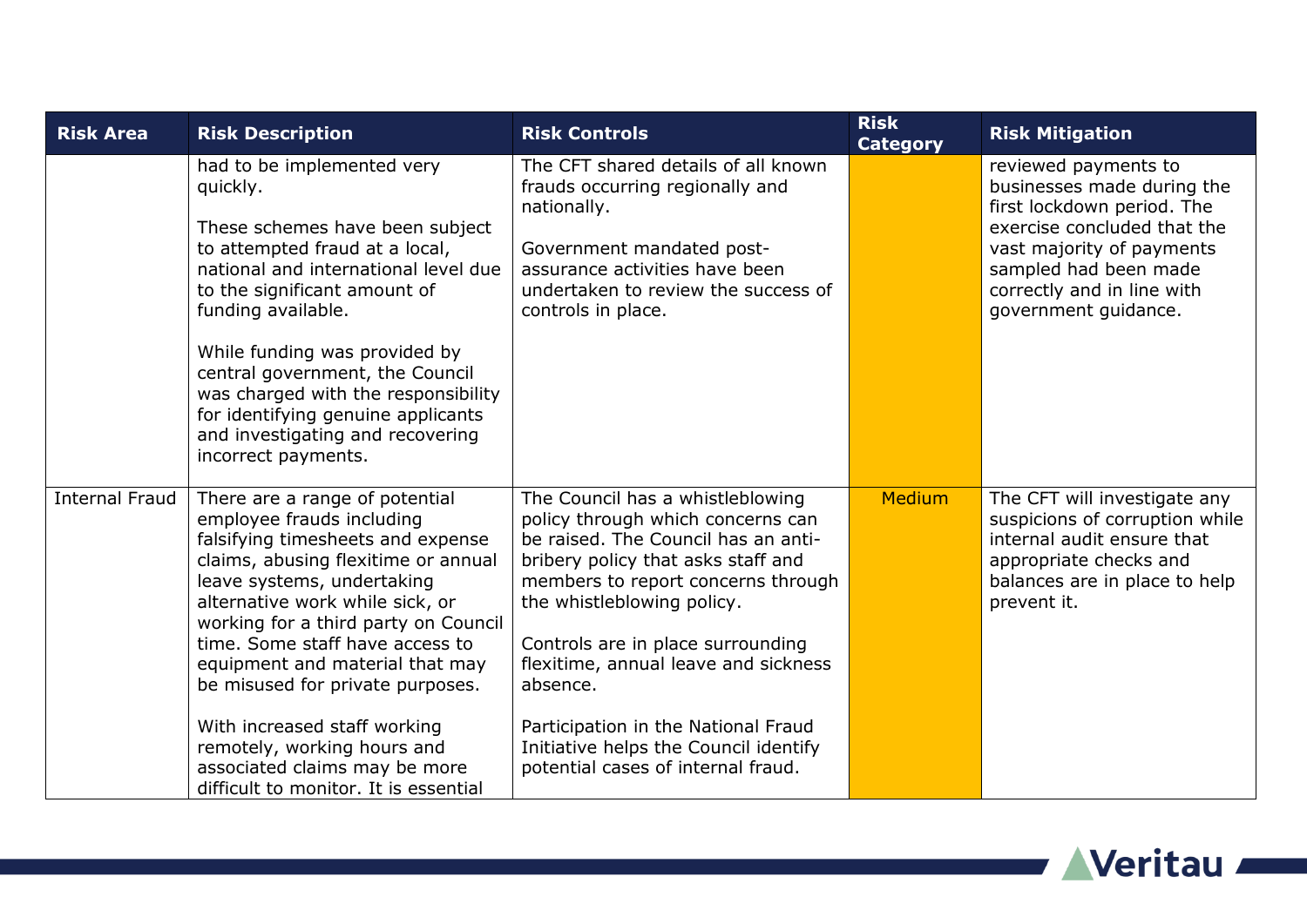| <b>Risk Area</b>     | <b>Risk Description</b>                                                                                                                                                                                                                                                                                                                                                                              | <b>Risk Controls</b>                                                                                                                                                                                                                      | <b>Risk</b><br><b>Category</b>             | <b>Risk Mitigation</b>                                                                                                                                                                                                          |
|----------------------|------------------------------------------------------------------------------------------------------------------------------------------------------------------------------------------------------------------------------------------------------------------------------------------------------------------------------------------------------------------------------------------------------|-------------------------------------------------------------------------------------------------------------------------------------------------------------------------------------------------------------------------------------------|--------------------------------------------|---------------------------------------------------------------------------------------------------------------------------------------------------------------------------------------------------------------------------------|
|                      | that these issues are tackled as<br>they can cause reputational<br>damage and affect staff morale<br>and performance.<br>Payroll related fraud can involve<br>the setting up of 'ghost' employees<br>in order to divert salary payments<br>to others.<br>Corruption and bribery is a<br>significant risk to all public sector<br>organisations, however, only low<br>levels have ever been detected. |                                                                                                                                                                                                                                           |                                            |                                                                                                                                                                                                                                 |
| Recruitment<br>Fraud | Recruitment fraud can affect all<br>organisations. Applicants can<br>provide false or misleading<br>information in order to gain<br>employment such as bogus<br>employment history and<br>qualifications or providing false<br>identification documents to<br>demonstrate the right to work in<br>the UK.                                                                                            | The Council has controls in place to<br>mitigate the risk of fraud in this<br>area. DBS checks are undertaken<br>where necessary.<br>Additional checks are made on<br>applications for roles involving<br>children and vulnerable adults. | <b>Medium</b>                              | Where there is a suspicion<br>that someone has provided<br>false information to gain<br>employment, the CFT will be<br>consulted on possible criminal<br>action in tandem with any<br>disciplinary action that may<br>be taken. |
| Theft of<br>Assets   | The theft of assets can cause<br>financial loss and reputational<br>damage. It can also negatively<br>impact on employee morale and<br>disrupt the delivery of services.                                                                                                                                                                                                                             | Specific registers of physical assets<br>(e.g. capital items, property and ICT<br>equipment) are maintained.<br>The Council's whistleblowing                                                                                              | <b>Medium</b><br>(downgraded<br>from High) | Members of staff should also<br>be vigilant and report all<br>possible thefts promptly to<br>the Police and CFT.                                                                                                                |

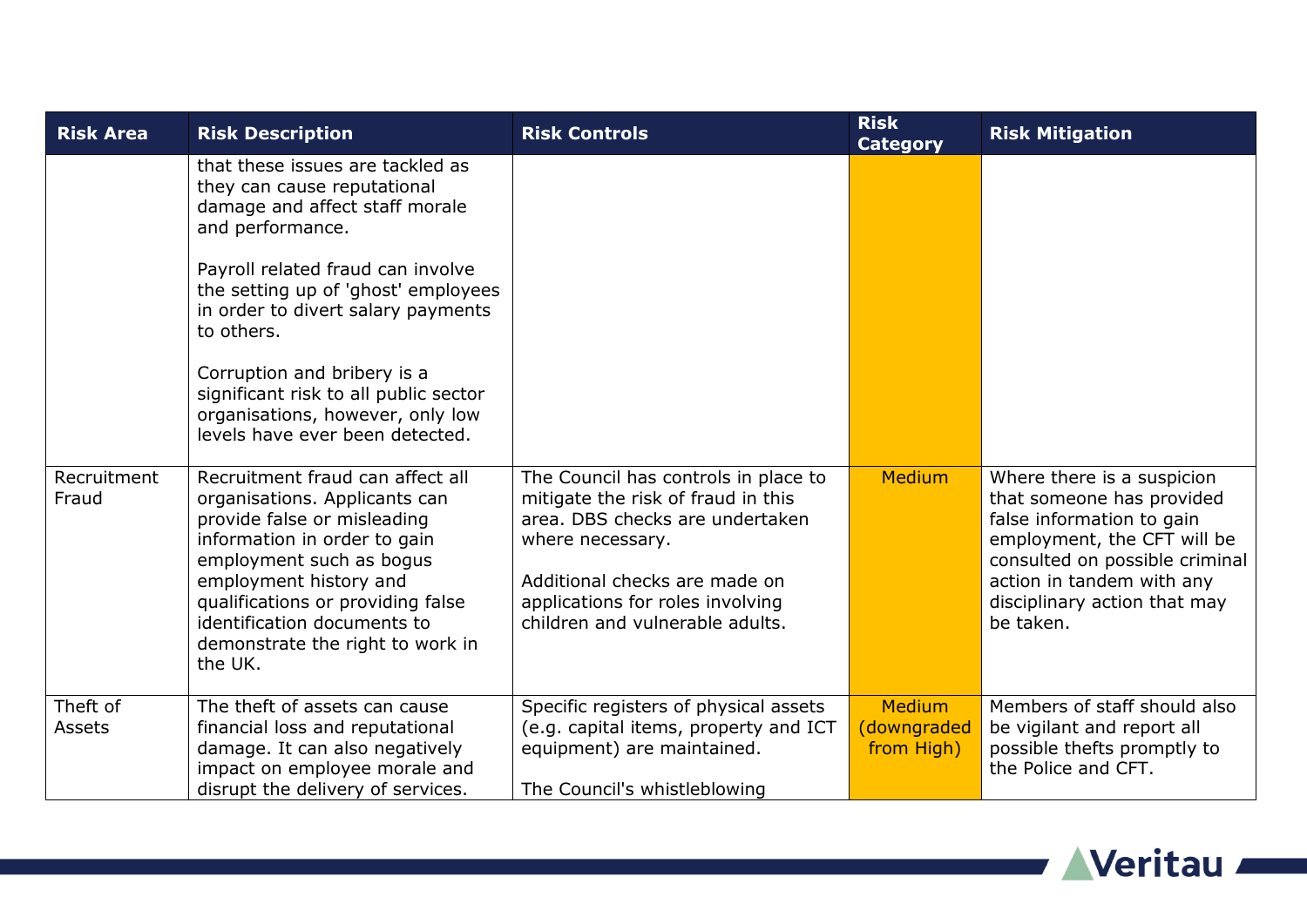| <b>Risk Area</b>           | <b>Risk Description</b>                                                                                                                                                                                                                                                                                                                                                                                                                                                                                                                                                                       | <b>Risk Controls</b>                                                                                                                                                                                                                                                                                                                                                                                                                                                                                        | <b>Risk</b><br><b>Category</b> | <b>Risk Mitigation</b>                                                                                                                                                                                                                                                  |
|----------------------------|-----------------------------------------------------------------------------------------------------------------------------------------------------------------------------------------------------------------------------------------------------------------------------------------------------------------------------------------------------------------------------------------------------------------------------------------------------------------------------------------------------------------------------------------------------------------------------------------------|-------------------------------------------------------------------------------------------------------------------------------------------------------------------------------------------------------------------------------------------------------------------------------------------------------------------------------------------------------------------------------------------------------------------------------------------------------------------------------------------------------------|--------------------------------|-------------------------------------------------------------------------------------------------------------------------------------------------------------------------------------------------------------------------------------------------------------------------|
|                            | The Council owns large numbers of<br>physical items, such as IT<br>equipment, vehicles and tools.<br>The reduction of staff at Council<br>premises during the Covid-19<br>outbreak increased the risk of<br>theft. This risk has reduced<br>significantly as restrictions have<br>lifted and staff have begun to<br>return to the office.                                                                                                                                                                                                                                                     | arrangements provide an outlet for<br>reporting concerns of theft.                                                                                                                                                                                                                                                                                                                                                                                                                                          |                                |                                                                                                                                                                                                                                                                         |
| <b>Blue Badge</b><br>Fraud | Blue Badge fraud carries low<br>financial risk to the authority but<br>can affect the quality of life for<br>disabled residents and visitors.<br>There is a risk of reputational<br>damage to the Council if abuse of<br>this scheme is not addressed.<br>People using a Blue Badge that<br>does not belong to them and<br>without the badge holder present<br>are acting contrary to the law.<br>They may also incorrectly be<br>exempted from parking charges or<br>pay reduced fees, in addition to<br>being able to park in restricted<br>areas including on many double<br>yellow lines. | Measures are already in place to<br>control the legitimate issue of blue<br>badges. The Council participates in<br>the National Fraud Initiative which<br>flags badges issued to deceased<br>users, and badge holders who have<br>obtained a blue badge from more<br>than one authority, enabling their<br>recovery to prevent misuse.<br>Enforcement officers make checks of<br>badges seen in use. Where an issue<br>is identified, the badge is confiscated<br>and returned to the issuing<br>authority. | Low                            | Periodic proactive days of<br>action between the CFT and<br>the Council's enforcement<br>team will raise awareness<br>and act as a deterrent to<br>badge misuse.<br>Instances of misuse should<br>be reported to the CFT who<br>can investigate any criminal<br>misuse. |

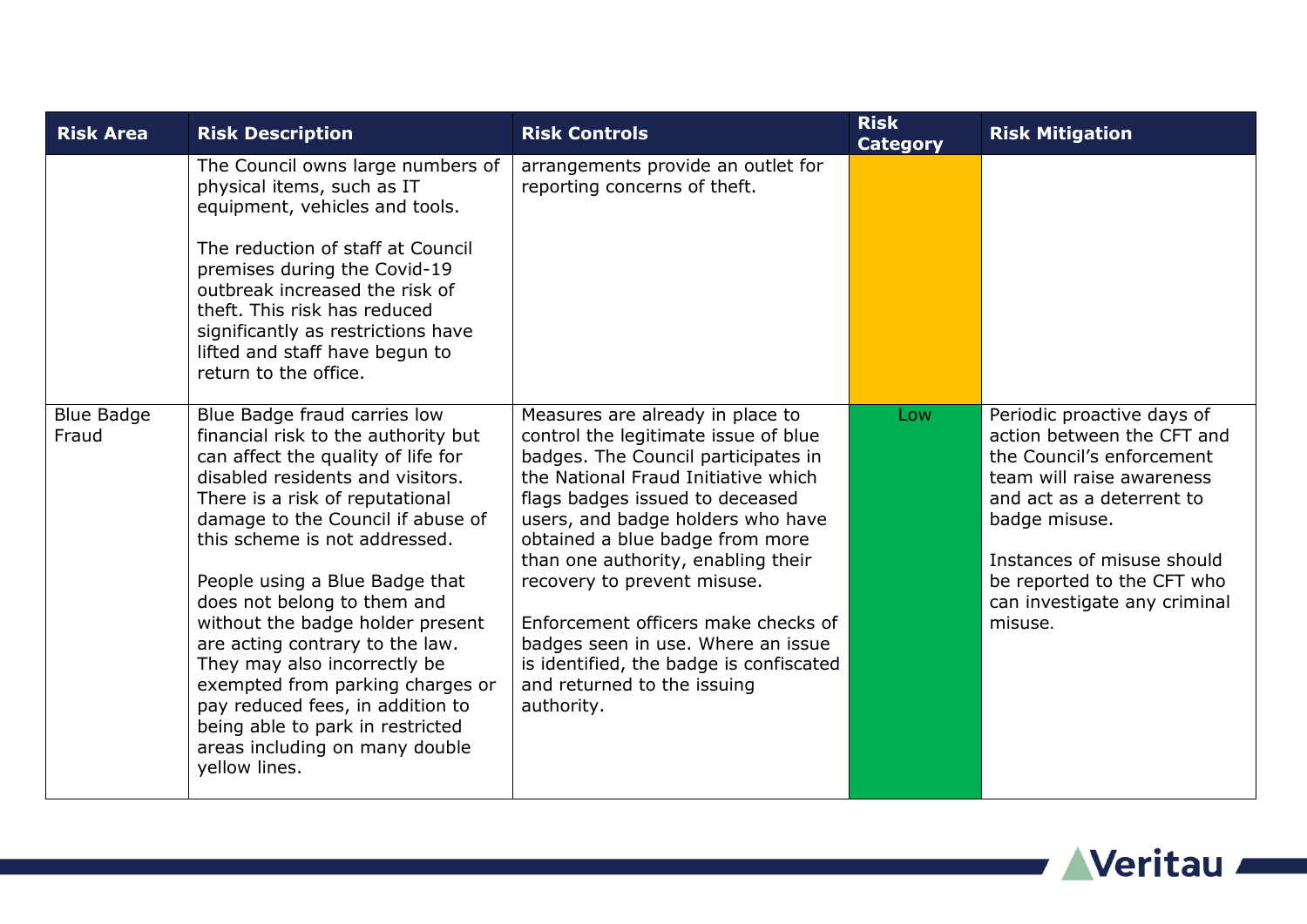| <b>Risk Area</b>                  | <b>Risk Description</b>                                                                                                                                               | <b>Risk Controls</b>                                                                                                                                                | <b>Risk</b><br><b>Category</b> | <b>Risk Mitigation</b> |
|-----------------------------------|-----------------------------------------------------------------------------------------------------------------------------------------------------------------------|---------------------------------------------------------------------------------------------------------------------------------------------------------------------|--------------------------------|------------------------|
| Fraudulent<br>Insurance<br>Claims | The Council may receive<br>exaggerated or fabricated<br>insurance claims. CIPFA's 2019/20<br>report estimated that insurance<br>fraud cost local government<br>£3.9m. | While insurance fraud is common,<br>the burden of risk is currently<br>shouldered by the Council's insurers<br>who have established fraud<br>investigation systems. | Low                            | n/a                    |

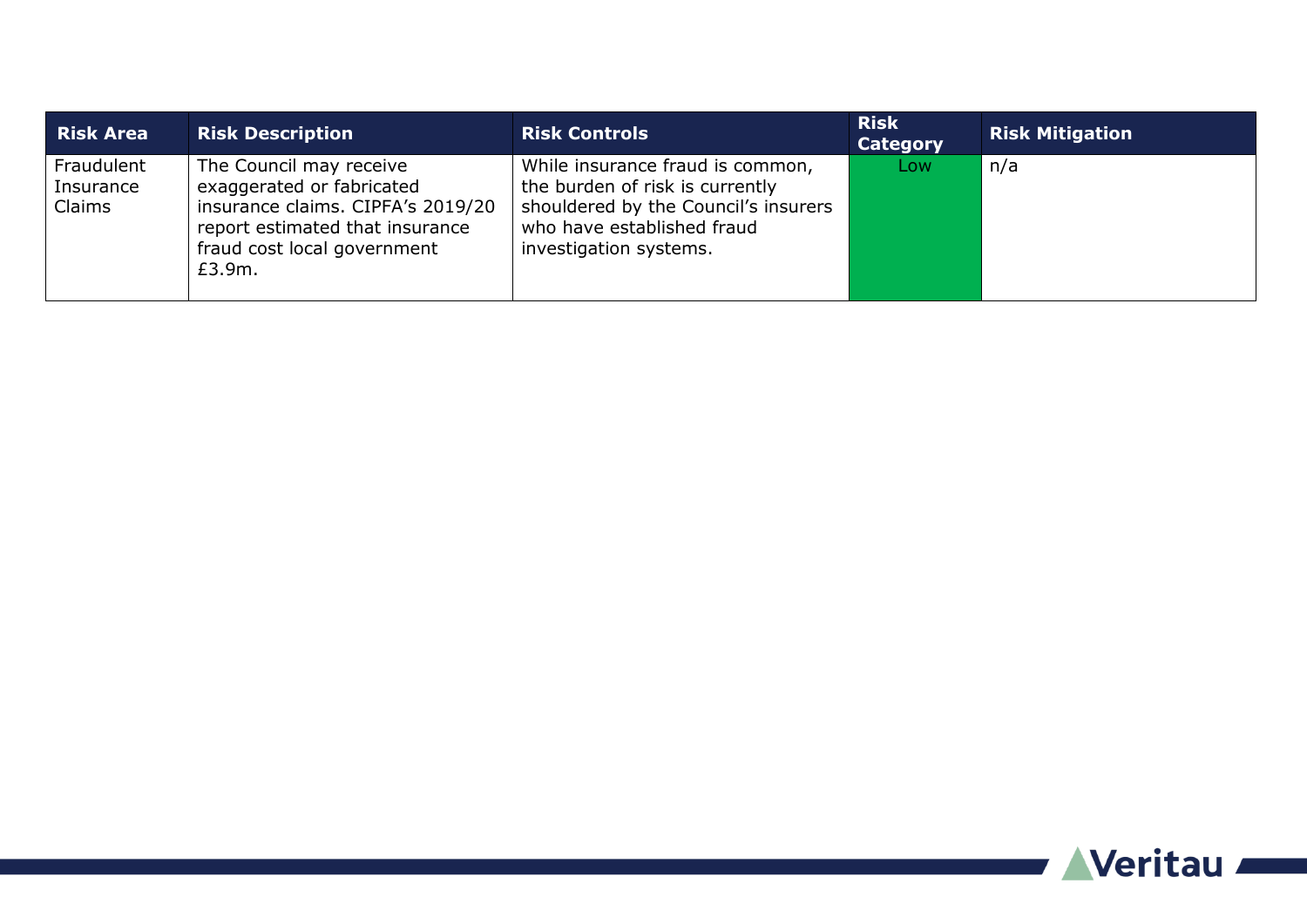### **APPENDIX B: COUNTER FRAUD STRATEGY ACTION PLAN**

Veritau have responsibility for maintaining, reviewing, and strengthening counter fraud arrangements at the Council. This includes an annual review of the Council's counter fraud policy framework.

Veritau also provide a number of other ongoing activities including:

- a rolling programme of fraud awareness training for officers based on priorities identified through the fraud risk assessment and any emerging issues
- regular reporting of counter fraud activity to the Corporate Affairs & Audit Committee.

#### **New one off and developmental activity:**

| <b>Ref</b>     | <b>Action Required</b>                                                                    | <b>Target Date</b> | <b>Responsibility</b>                             | <b>Notes</b>                                                                                                                             |
|----------------|-------------------------------------------------------------------------------------------|--------------------|---------------------------------------------------|------------------------------------------------------------------------------------------------------------------------------------------|
| $\mathbf 1$    | Promote counter fraud<br>reporting lines to members of<br>the public and staff.           | March<br>2022      | Veritau /<br>Communications<br>Team               | Undertake internal and external<br>publicity campaign to promote how to<br>report potential fraud affecting the<br>Council.              |
| $\overline{2}$ | Raise awareness of cyber<br>security issues and promote<br>good practice.                 | October<br>2021    | Veritau /<br>Communications<br>Team               | Raise awareness of cyber security<br>issues with all staff during cyber<br>security awareness month in October<br>2021.                  |
| $\overline{3}$ | Promote the Council's counter<br>fraud policy framework.                                  | June<br>2022       | Veritau /<br>Communications<br>Team               | Raise awareness of issues such bribery,<br>money laundering, and whistleblowing.                                                         |
| 4              | Explore additional verification<br>tools for social care financial<br>assessment process. | August<br>2022     | Veritau / Adult<br>Social Care<br><b>Services</b> | Use of new tools could help the Council<br>to complete more accurate financial<br>assessments and reduce the risk of<br>fraud and error. |

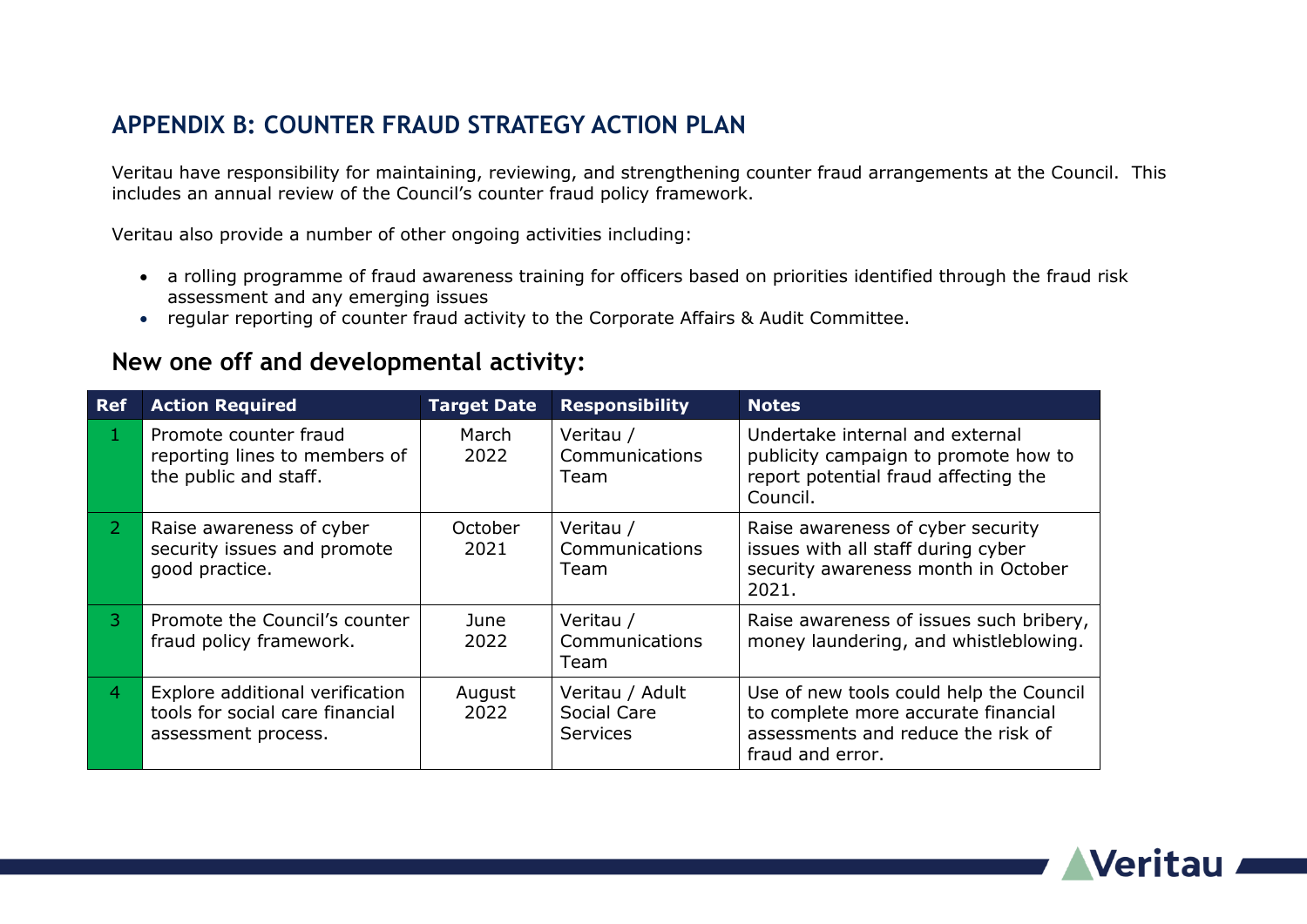| <b>Ref</b> Action Required                                                        |            | <b>Target Date Responsibility</b> | <b>Notes</b>                                                                                      |
|-----------------------------------------------------------------------------------|------------|-----------------------------------|---------------------------------------------------------------------------------------------------|
| Increase sharing of counter<br>fraud intelligence to enhance<br>fraud prevention. | March 2022 | Veritau                           | Veritau to promote sharing of counter<br>fraud intelligence from regional and<br>national forums. |

### **Completed activities:**

| <b>Ref</b>     | <b>Action Required</b>                                                                                                                                                                                                                                                                               | <b>Responsibility</b>                     | <b>Update</b>                                                                                                                                                                                                                                                                                                                           |
|----------------|------------------------------------------------------------------------------------------------------------------------------------------------------------------------------------------------------------------------------------------------------------------------------------------------------|-------------------------------------------|-----------------------------------------------------------------------------------------------------------------------------------------------------------------------------------------------------------------------------------------------------------------------------------------------------------------------------------------|
| $\mathbf{1}$   | Prepare a counter fraud<br>strategy which acknowledges<br>fraud risks facing the Council<br>and sets overall counter fraud<br>aims. The strategy should link<br>together existing counter<br>fraud related policies and set<br>out actions required for<br>developing counter fraud<br>arrangements. | <b>Chief Finance</b><br>Officer / Veritau | The Council adopted a new counter fraud strategy last<br>September that runs until 2023. This table details<br>completed actions from that strategy and the<br>preceding table details new actions covering the next<br>12 months. The committee will be updated on<br>progress against the strategy action plan on an annual<br>basis. |
| $\overline{2}$ | Prepare an updated counter<br>fraud policy to take account of<br>the latest national quidance,<br>and reflecting changes to the<br>Council's counter fraud<br>arrangements.                                                                                                                          | <b>Chief Finance</b><br>Officer / Veritau | A new Anti-Fraud, Corruption, and Bribery policy was<br>adopted last September. Updates to the policy are<br>included in this report. The policy and related policies<br>will be reviewed on an annual basis.                                                                                                                           |
| 3              | Review and update the<br><b>Council's Fraud Risk</b><br>Assessment.                                                                                                                                                                                                                                  | <b>Chief Finance</b><br>Officer / Veritau | The Council's fraud risk assessment was completed in<br>September 2020. The assessment will be updated on<br>an annual basis, the latest version is contained in<br>appendix A of this report.                                                                                                                                          |

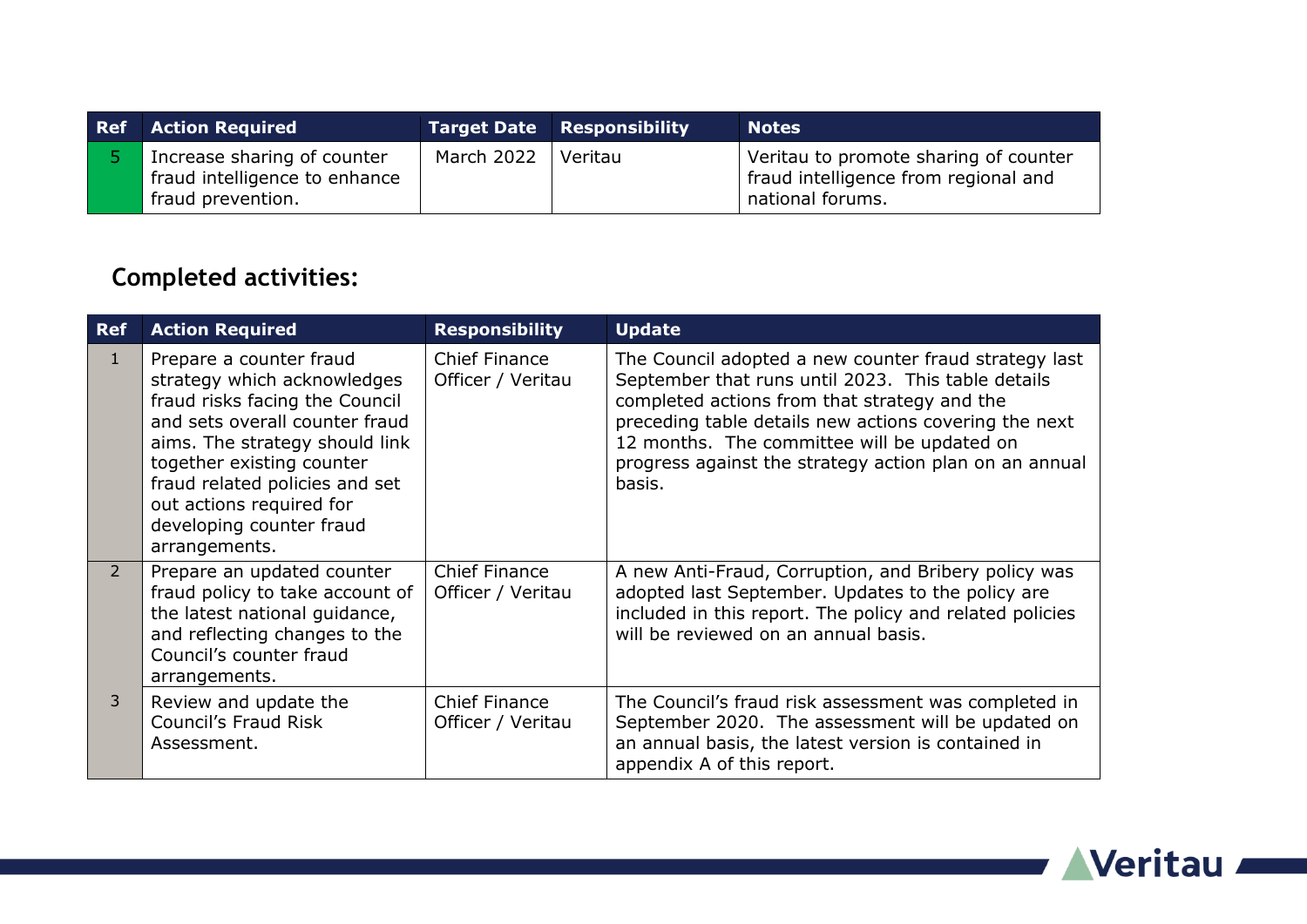| Ref            | <b>Action Required</b>                                                                                                                                                                                                                                               | <b>Responsibility</b>               | <b>Update</b>                                                                                                                                                                                                                                                 |
|----------------|----------------------------------------------------------------------------------------------------------------------------------------------------------------------------------------------------------------------------------------------------------------------|-------------------------------------|---------------------------------------------------------------------------------------------------------------------------------------------------------------------------------------------------------------------------------------------------------------|
| $\overline{4}$ | Regularly report to the<br>Corporate Affairs and Audit<br>Committee on counter fraud<br>activity.                                                                                                                                                                    | Veritau                             | Counter fraud matters are reported on as part of all<br>progress reports to the committee in addition to an<br>end of year report.                                                                                                                            |
| 5 <sup>1</sup> | Meet managers of key service<br>areas to discuss fraud<br>provision.                                                                                                                                                                                                 | Veritau / Relevant<br>service areas | Discussions have been held with key service areas.<br>Information sharing is in place and the team is<br>working with areas to strengthen counter fraud<br>arrangements. This work has led to fraud<br>investigation work starting in a number of areas.      |
| 6              | Undertake specific fraud<br>awareness training for priority<br>service areas identified<br>through the fraud risk<br>assessment.                                                                                                                                     | Veritau                             | Fraud awareness training has been delivered to staff<br>within adult social care, human resources, parking<br>enforcement and the revenues and benefits service.                                                                                              |
| $\overline{7}$ | Review paper and online<br>application forms in relevant<br>services to ensure that they<br>have sufficiently robust<br>declarations to undertake<br>national and local<br>datamatching exercises (e.g.<br>National Fraud Initiative) and<br>criminal investigation. | Veritau / Relevant<br>service areas | All relevant application forms and privacy notices were<br>reviewed ahead of the 2020/21 NFI. In addition, forms<br>are being updated in the adult social care department<br>to aid in the investigation of fraud and the recovery of<br>any associated loss. |
| 8              | Publicise new channels to<br>report fraud for both members<br>of staff and the public.                                                                                                                                                                               | Veritau                             | The Council's website and intranet have been updated<br>to include details of how to report fraud.                                                                                                                                                            |

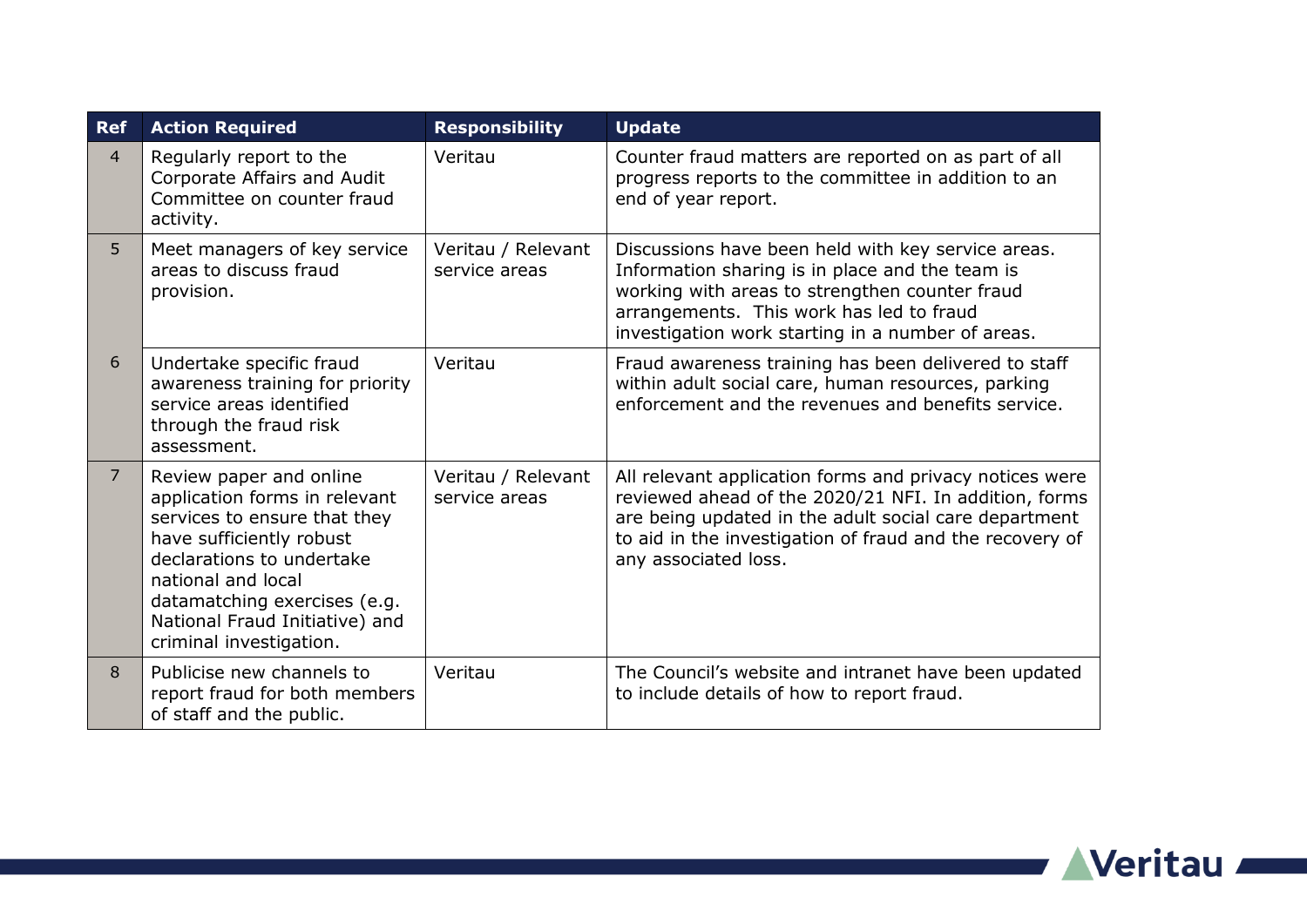**APPENDIX C: Anti Fraud Bribery and Corruption Policy (Updated)**



# **ANTI FRAUD BRIBERY AND CORRUPTION POLICY**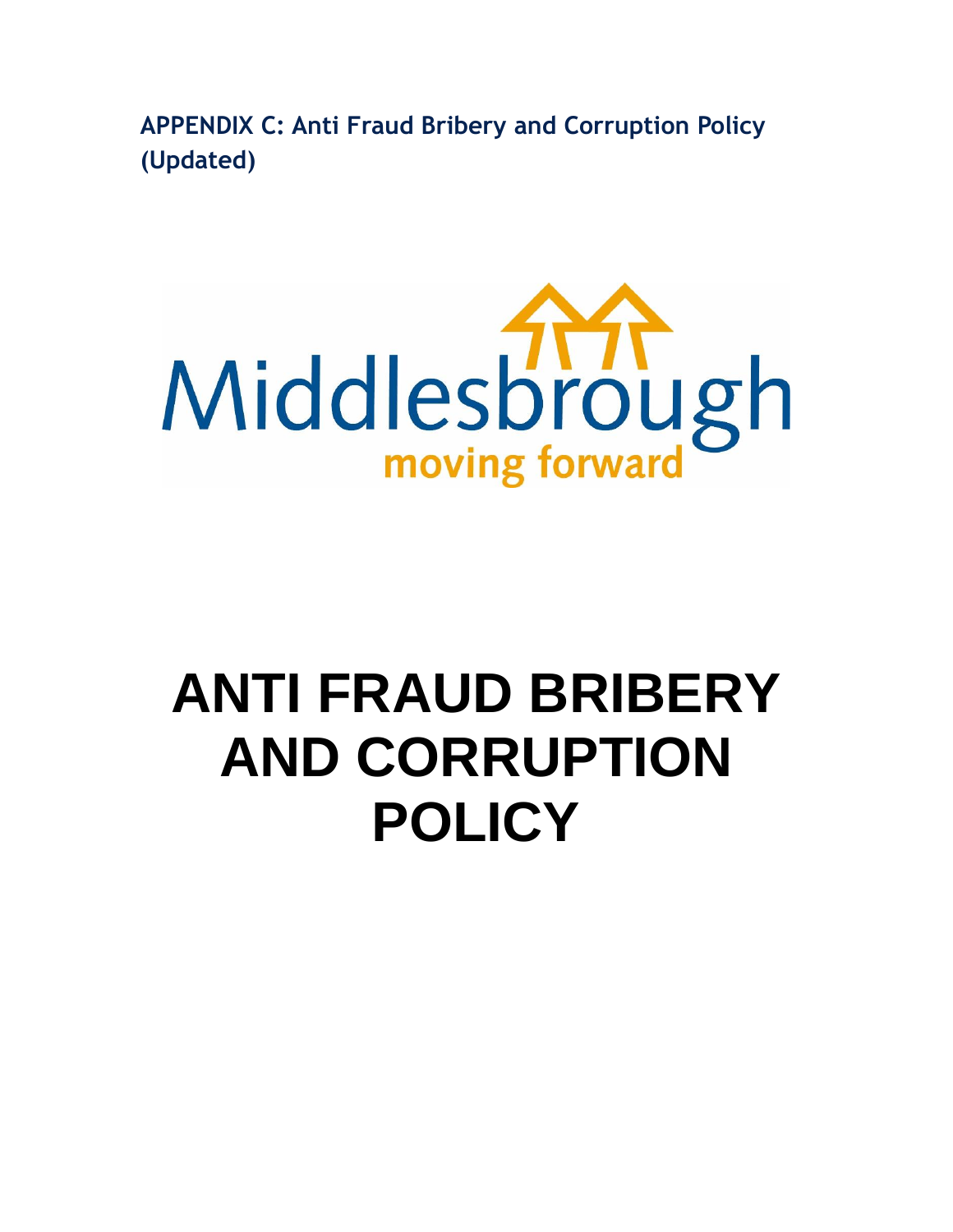#### **1 Introduction**

- 1.1 All organisations are at increasing risk of fraud and corruption. Some commentators estimate that annual fraud losses to local government in the UK could be £7.8 billion. It is therefore a risk that the Council cannot and should not ignore.
- 1.2 Any fraud committed against the Council effectively constitutes a theft of taxpayer's money. It is unlawful and deprives the Council of resources which should be available to provide services to the public. By putting in place effective measures to counter the risk of fraud and corruption the Council can reduce losses which impact on service delivery as a contribution to the achievement of overall Council priorities.
- 1.3 This document sets out the Council's policy in relation to fraud and corruption perpetrated against it, and its overall arrangements for preventing and detecting fraud. It includes the Fraud and Corruption Prosecution Policy contained in annex A. It forms part of the Council's overall policy framework for combating fraud and corruption and should be read in conjunction with the counter fraud strategy, the constitution, the financial regulations, contract procedure rules, the whistleblowing policy, anti money laundering policy, and disciplinary procedures.

#### **2 Definitions and Scope**

- 2.1 For the purpose of this policy, the term fraud is used broadly to encompass:
	- acts which would fall under the definition in the Fraud Act (2006)
	- anything which may be deemed fraudulent in accordance with the generally held view of fraud as causing loss or making a gain at the expense of someone by deception and dishonest means
	- any offences which fall under the Social Security Administration Act (1992), Council Tax Reduction Schemes Regulations (2013) and the Prevention of Social Housing Fraud Act (2013)
	- any act of bribery or corruption including specific offences covered by the Bribery Act (2010)
	- acts of theft
	- any other irregularity which is to the detriment of the Council whether financially or otherwise, or by which someone gains benefit they are not entitled to.
- 2.2 This policy does not cover fraud or corruption against third parties, except where there may be an impact on the service provided by the Council. In addition, it does not cover other acts – for example offences involving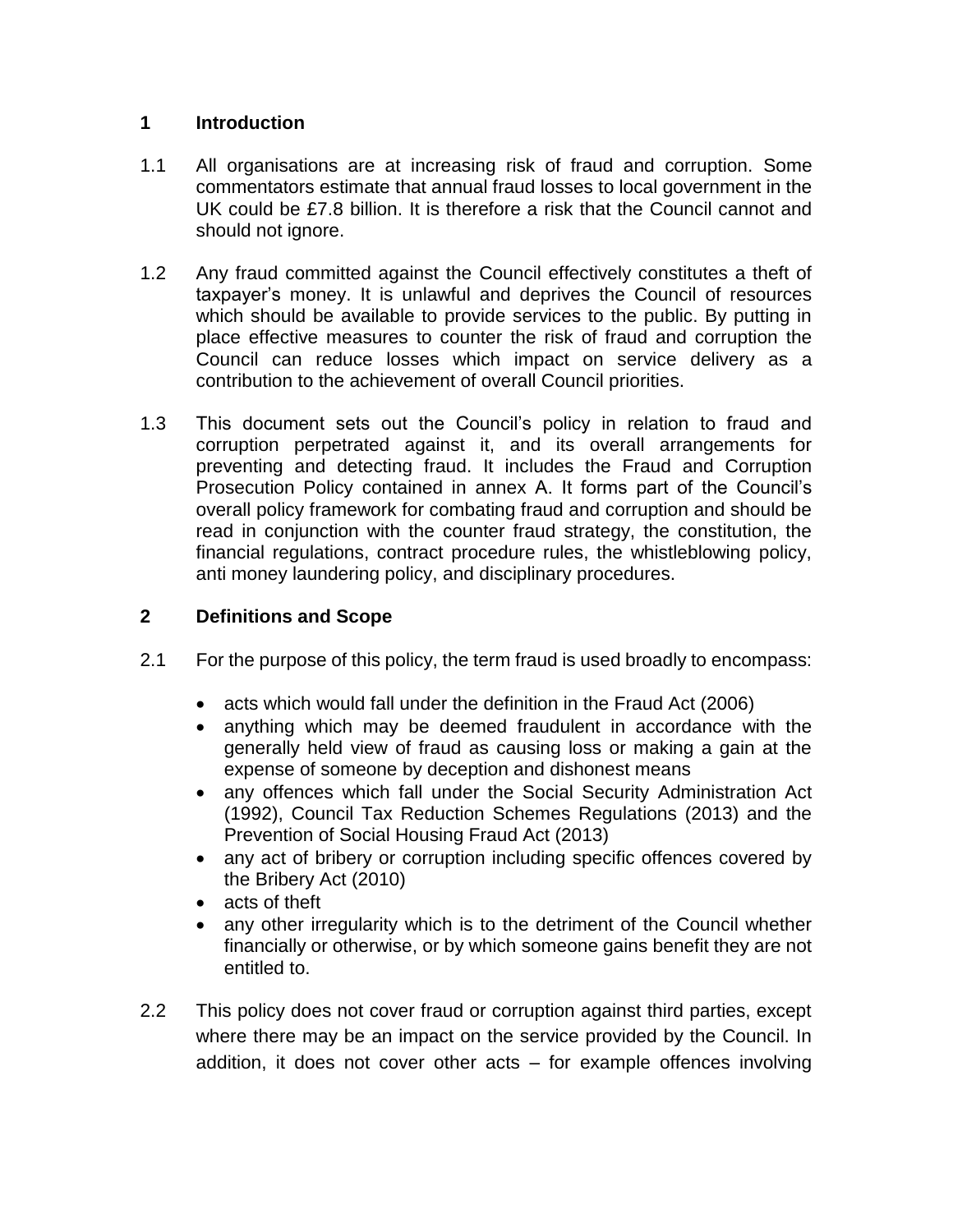violence - which may affect the Council, and which should in most cases be reported directly to the police.

#### **3 Principles**

- 3.1 The Council will not tolerate fraud or corruption in the administration of its responsibilities, whether perpetrated by members, officers, customers of its services, third party organisations contracting with it to provide goods and/or services, or other agencies with which it has any business dealings. There is a basic expectation that members, employees, and contractors' staff will act with integrity and with due regard to matters of probity and propriety, the requirement to act lawfully and comply with all rules, procedures and practices set out in legislation, the constitution, the Council's policy framework, and all relevant professional and other codes of practice.
- 3.2 The council will not tolerate any form of bribery to or by employees, members, or suppliers. Any act of bribery puts the council at risk of committing a criminal offence. Please see the council's Anti-Bribery Policy which is contained in annex B.
- 3.3 The Council will seek to assess its exposure to risks of fraud and corruption. It will prioritise resources available to prevent and deter fraud in order to minimise this risk.
- 3.4 The Council will consider any allegation or suspicion of fraud seriously, from whatever source, and if appropriate will undertake an investigation to confirm whether fraud has occurred and determine the appropriate outcome. Any investigation will be proportionate. The Council may refer any incident of suspected fraud to the police or other agencies for investigation, if appropriate.
- 3.5 To act as a deterrent, the Council will take action in all cases where fraud (or an attempt to commit fraud) is proved, in proportion to the act committed. This may include prosecution, application of internal disciplinary procedures, or any other action deemed appropriate to the offence (for example referral to a professional body). Prosecution decisions will be made in accordance with the Fraud and Corruption Prosecution Policy (Annex A).
- 3.6 As a further deterrent, and to minimise losses, the Council will attempt to recover any losses incurred through civil or legal action. In addition, the Council will seek to apply any appropriate fines or penalties, and recover any costs incurred in investigating and prosecuting cases.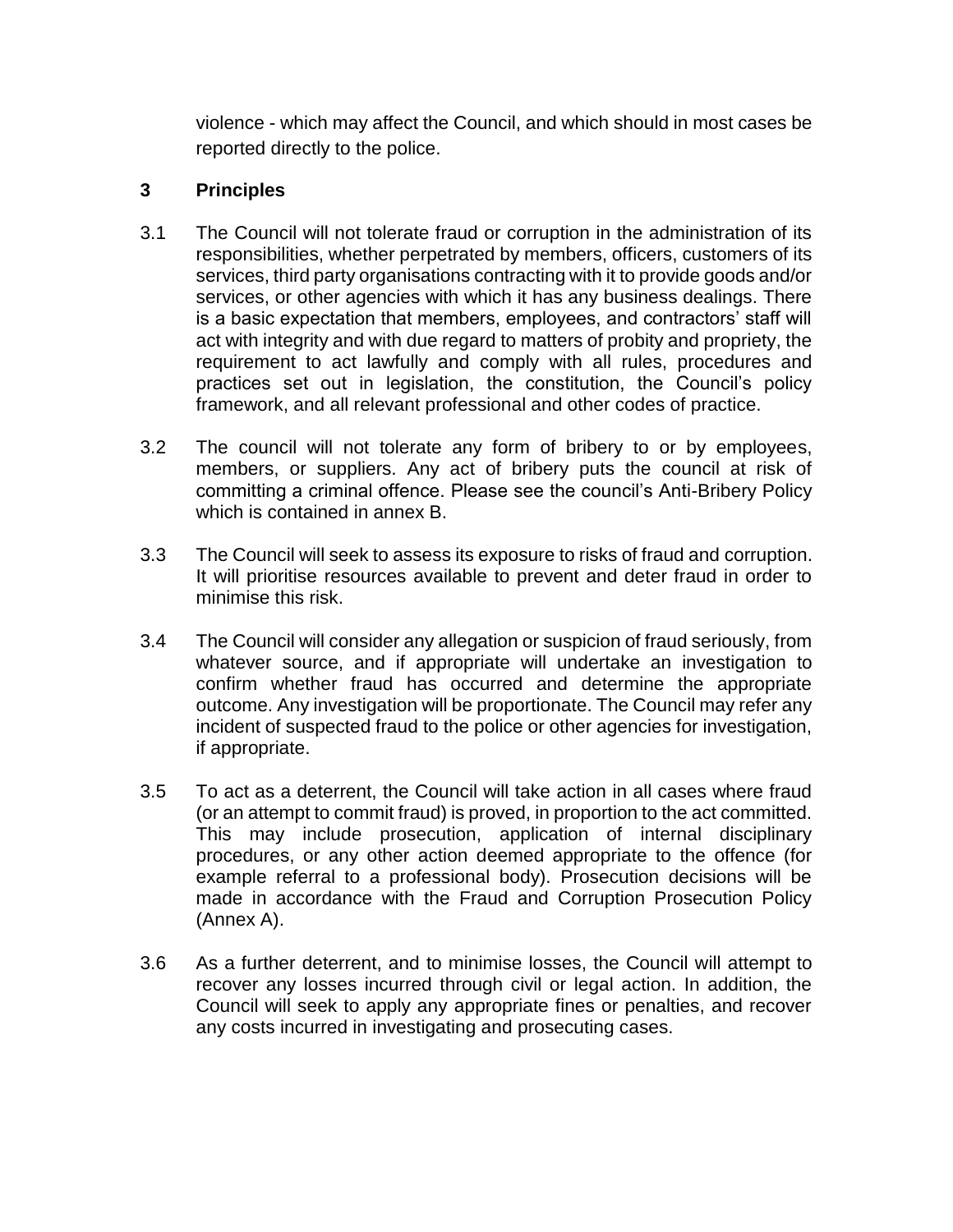#### **4 Responsibilities**

- 4.1 Overall responsibility for counter fraud arrangements rests with the Council's Chief Finance Officer (CFO), on behalf of the Council. The CFO has a professional responsibility for ensuring the Council has appropriate measures for the prevention and detection of fraud and corruption, which are reflected in legislation.
- 4.2 The Corporate Affairs and Audit Committee has responsibility to consider the effectiveness of counter fraud and anti-corruption arrangements at the Council. This includes monitoring of Council policies on raising concerns at work and counter fraud and corruption.
- 4.3 The Leadership Management Team are collectively responsible for ensuring that the Council has effective counter fraud and corruption procedures embedded across the organisation that comply with best practice and good governance standards and requirements.
- 4.4 Veritau (who provide internal audit and counter fraud services to the Council) is responsible for reviewing the Council's counter fraud and corruption policies on a regular basis and recommending any required changes to those policies. In addition, Veritau leads on fraud prevention and detection issues for the Council and is responsible for investigating suspected cases of fraud or corruption. The internal audit team carries out audit work to ensure that systems of control are operating effectively, which contributes to the reduction in opportunities for committing fraud. The Head of Internal Audit is required to report their professional opinion on the Council's control environment to members of the Corporate Affairs and Audit Committee on an annual basis in accordance with proper practice.
- 4.5 All senior managers have a responsibility for preventing and detecting fraud within their service areas. This includes maintenance of effective systems of internal control and ensuring that any weaknesses identified through the work of internal audit or by other means are addressed promptly.
- 4.6 The Head of Finance and Investments is the Council's nominated officer for the purposes of the Money Laundering Regulations (2007), and is responsible for reporting any issues referred to them in this capacity.
- 4.7 All staff have a general responsibility to be aware of the possibility of fraud and corruption, and to report any suspicions that they may have to Veritau. Where appropriate, staff may use the Whistleblowing Policy to raise concerns anonymously.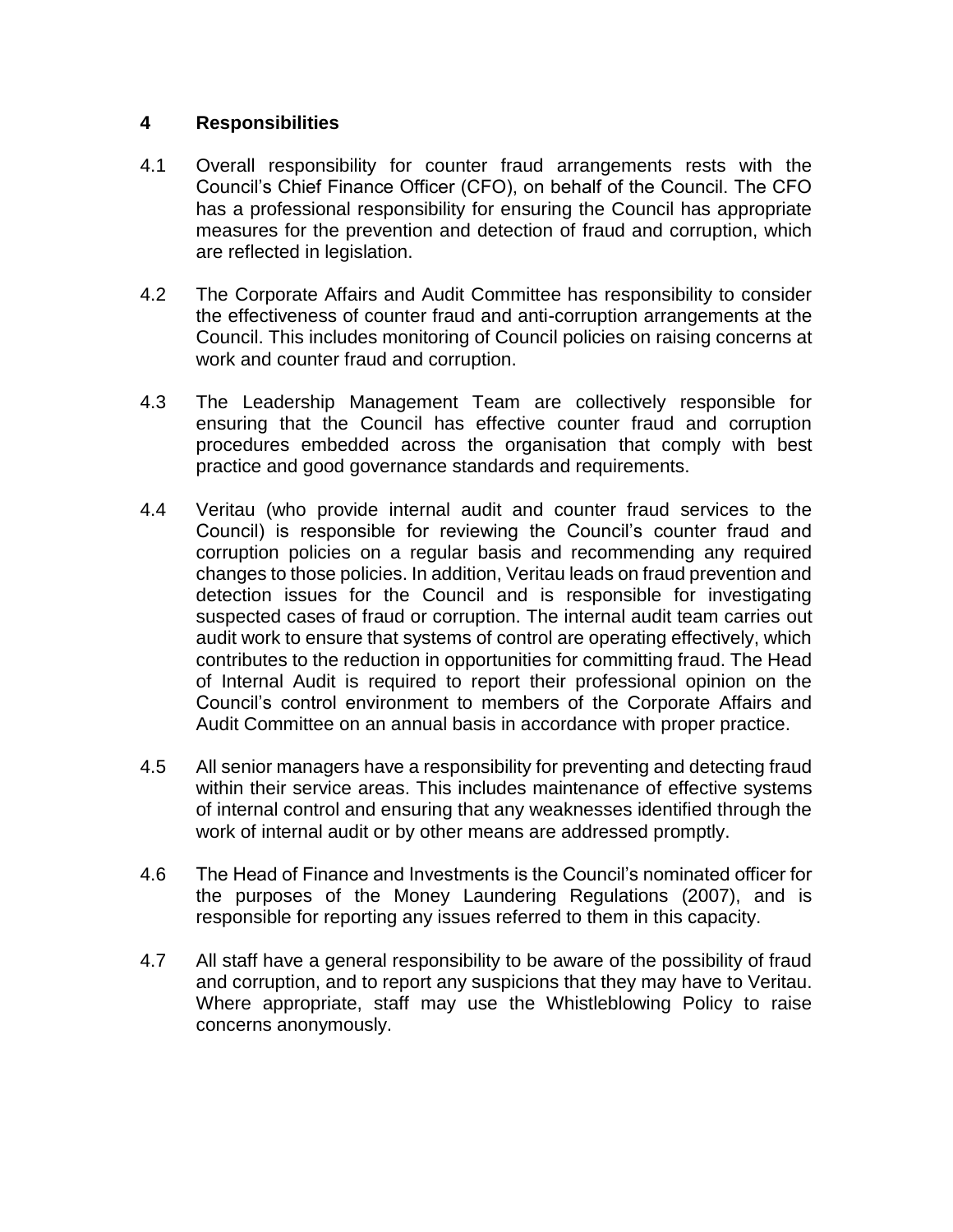4.8 Officers within human resources have a responsibility to support service departments in undertaking any necessary pre-disciplinary investigation and disciplinary process.

#### **5 Overall Counter Fraud Arrangements**

#### **Introduction**

5.1 The purpose of this section is to set out the Council's overall framework for countering the risk of fraud and corruption. While the Council aims to follow best practice in relation to counter fraud activity<sup>1</sup>, it recognises that new and emerging fraud risks will require a dynamic approach to fraud prevention and detection.

#### **Measurement**

5.2 The Council will assess the potential risks and losses due to fraud and corruption, will use these to prioritise counter fraud activity, and will review the resources available to counter those risks. The review will include an assessment of actual levels of fraud<sup>2</sup> and the effectiveness of counter fraud activity in reducing losses. The outcome of this review will be reported to the Corporate Affairs and Audit Committee on an annual basis as part of the audit and fraud planning cycle.

#### **Culture**

- 5.3 The Council will promote a culture whereby all staff, members, service users, and contractors are aware that fraud or corruption in any form is unacceptable. To do this, it will:
	- ensure that there are clear arrangements in place for reporting suspicions about potential fraud or corruption, whether that be by staff, council members, partners, stakeholders, contractors or members of the public;
	- investigate reported suspicions and where evidence of fraud or corruption is found will prosecute where appropriate and take any other action necessary in accordance with the financial regulations, contract procedure rules, fraud and corruption prosecution policy, disciplinary procedures, members code of conduct, or any relevant legislation or guidance;

j <sup>1</sup> For example the CIPFA Code of Practice on Managing the Risk of Fraud and Corruption.

 $2$  All suspected fraud should be reported to Veritau. A record of all such information will be maintained on a confidential basis.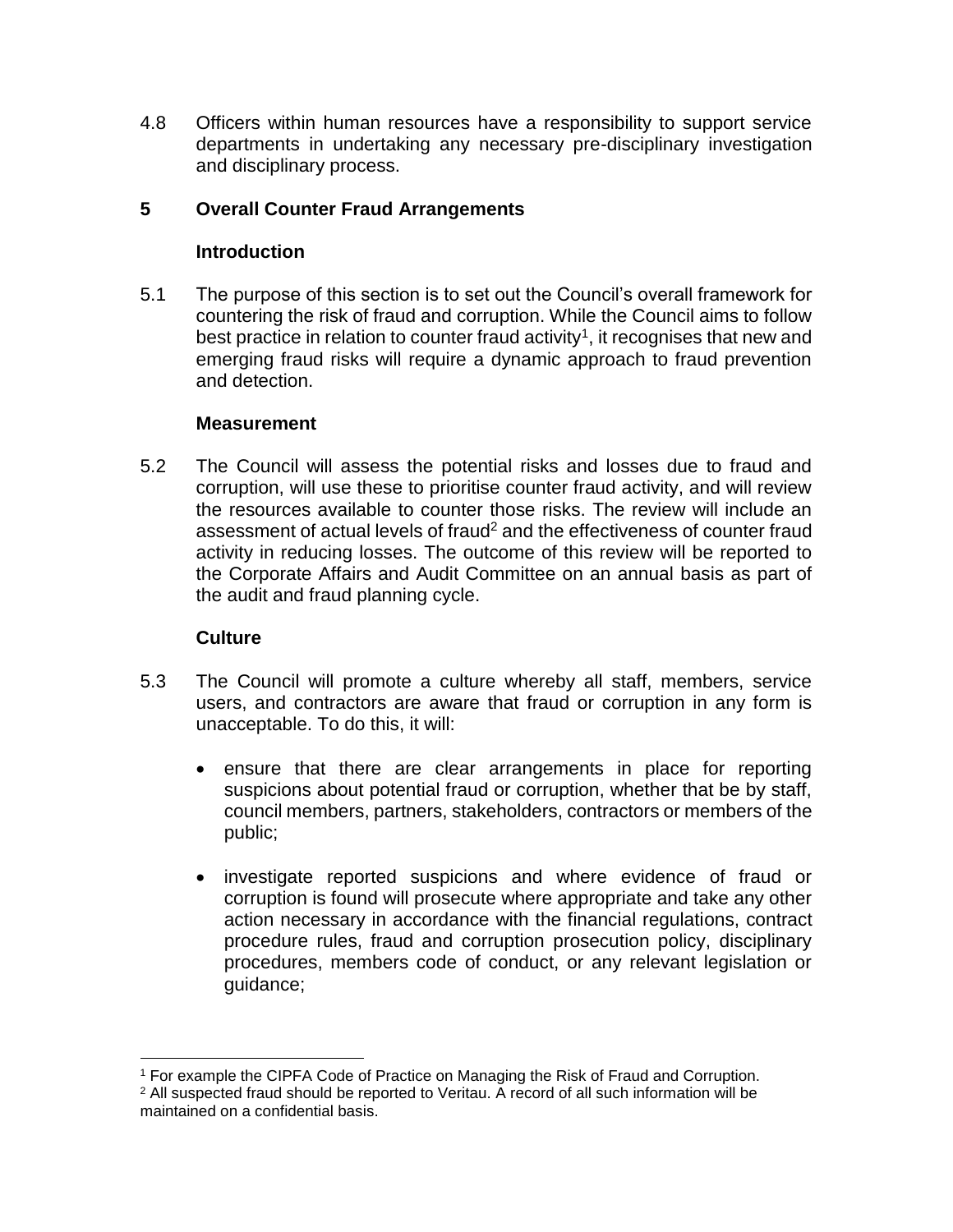ensure that the consequences of committing fraud and/or partaking in corrupt practices are widely publicised.

#### **Prevention and Detection**

#### **Controls**

- 5.4 As part of its ongoing operating procedures, the Council seeks to ensure that proper systems of internal control are in place. This includes controls to directly prevent and detect fraud, such as separation of duties and management review, along with other procedures such as vetting as part of recruitment processes and systems for declaration of interests and gifts and hospitality. The effectiveness of systems of control are monitored and a formal report is made as part of the process for preparing the Annual Governance Statement. The Council maintains a system of internal audit to provide independent review of control systems on an ongoing basis, in accordance with a risk assessment.
- 5.5 Services will be encouraged to consider the risk of fraud as part of the Council's risk management process. Any information on risks identified will be used to inform the annual review of counter fraud activity.

#### Proactive Work

- 5.6 The Council will carry out targeted project work (for example data matching exercises) to identify fraud and corruption in known high risk areas. This work will be carried out by Veritau as part of its annual work plan. Resources will be prioritised based on a risk assessment as part of the annual review of counter fraud activity. Work may include joint exercises with other agencies, including other local councils.
- 5.7 The Council will take part in projects led by other agencies such as the Cabinet Office and the DWP to identify potential fraud e.g. the National Fraud Initiative. Resources will be allocated to follow up high risk data matches, and will include support through the internal audit and counter fraud teams to review potential control issues and suspected fraud. Veritau will work with service departments to ensure that they are aware of the need to include notices to service users stating that any data held may be subject to use for data matching purposes.

#### Relationships

- 5.8 The Council has established relationships with a number of other agencies. It will continue to support these relationships and develop new ones to further the prevention and detection of fraud. Organisations which the Council will work with include:
	- $\bullet$  the police
	- the courts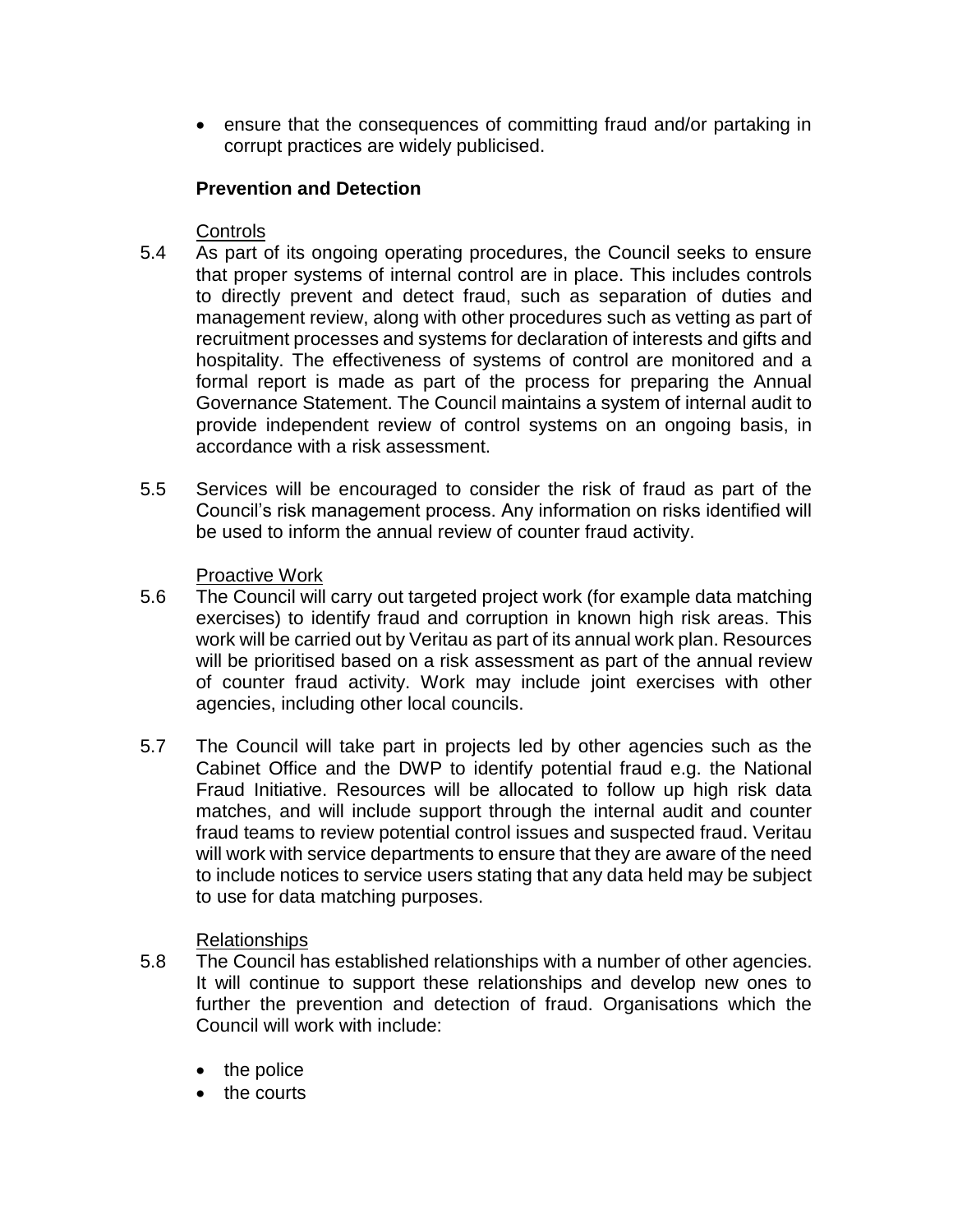- the Cabinet Office
- the Ministry of Housing, Communities & Local Government
- the Department for Works and Pensions
- other councils
- registered social landlords
- community groups
- 5.9 Veritau will work with Council departments to ensure that systems for reporting and investigating suspected fraud and corruption are robust.

#### Fraud Awareness Training

5.10 As part of its annual work plan, Veritau will provide targeted fraud awareness training to specific groups of staff, based on its annual risk assessment.

#### Investigation

- 5.11 Suspected cases of fraud, corruption, theft or other irregularity that are considered to be of high risk will be investigated. The nature of each investigation will depend on the circumstances of each case. Veritau will act as a first port of call for any suspected fraud and will provide advice on whether other agencies should be notified (e.g. the police). Veritau will determine the extent of the investigation to be carried out in consultation with the Chief Finance Officer (CFO), service departments and human resources as appropriate. Where necessary, Veritau may refer cases to other agencies (for example the police) at the discretion of the Head of Internal Audit. Figure 1 overleaf outlines the fraud referral and investigation process.
- 5.12 All staff involved in the investigation of fraud will be appropriately trained. They will be required to comply with any relevant legislation and codes of practice. For example the Police and Criminal Evidence Act (PACE), Regulation of Investigatory Powers Act (RIPA), the General Data Protection Regulation (GDPR), the Criminal Procedures Investigations Act (CPIA), and any relevant guidance from the Attorney General. Investigators will take into account the individual circumstances of anyone involved in an investigation and adjustments to procedure will be made where necessary to ensure that all parties are treated equitably (where it is appropriate and reasonable to do so).
- 5.13 As part of the outcome of every investigation, a review of any weaknesses in control will be made and if necessary recommendations will be made to address any issues identified. These will be set out in a formal report to the managers of the service concerned, and will be followed up to ensure the issues are addressed.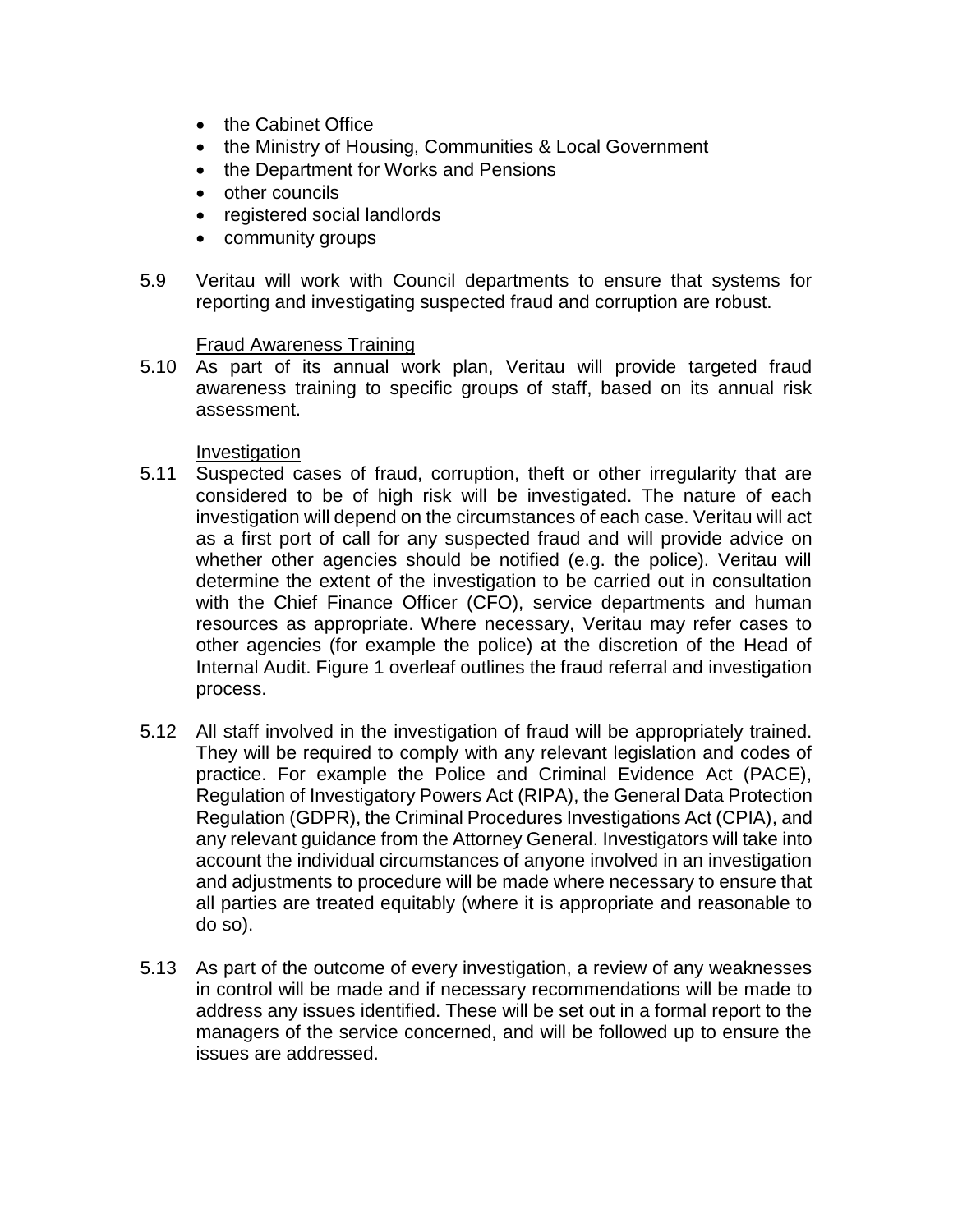#### **Figure 1: Middlesbrough Council referral and investigation process**

**Fraud suspected** by officer, member, contractor or other third party **reported directly to Veritau** via fraud hotline or fraud email address. Veritau conduct initial assessment of referral including review of readily available information. Cases with insufficient information to support suspicion of fraud (or insufficient information to investigate) closed and referred back for management action if necessary. **Internal fraud:** internal fraud cases wh pre-disciplinary investigation. • Where appropriate consult CFO on Liaise with HR on potential for disciplinary Veritau consult CFO if referral to political **FACT FINDING INVESTIGATION STANDARD** Fact finding investigation started by Ve gathered to criminal investigation stand *During conduct of investigation:*  $\bullet$  Maintain contact with CFO, HR, and as appropriate.  $\bullet$  Liaise with HR and service where preinvestigation may need to be started. • Keep under review whether the case referred to the police or another ager CFO if so) • Liaise with investigating manager on pre-disciplinary investigation commen *Interviews:*  $\bullet$  If pre-disciplinary investigation started witnesses and employee(s) concerne disciplinary IM unless an interview ur is required. • IUC to be considered if main areas re investigation are sufficiently advance clear evidence that offences may hav committed, which need to be put to th concerned. *Fraud proven* - full investigation report including: • recommendation that service consider investigation (if not started)  $\bullet$  recommendations about other approp CFO to authorise • details of any control or other issues addressing by the service. *Fraud not proven* - full investigation rep CFO which outlines the findings and in any control issues that require addressir **Cases referred to other officers under whistleblowing policy:**  Veritau for recording purposes. **Third party frauds**: eg council tax and NNDR, CTRS, social care. Veritau investigate to establish facts. Evidence gathered to criminal investigation standards. Veritau consult CFO if there are any sensitive issues or if referral to police is considered. Veritau consult service departments as necessary during investigation. Fraud proven: • recommendation to authorised officer about action (eg prosecution/ sanction) • refer any management action required to service department. Fraud not proven: case closed - refer any management action required to service department. All cases - report control weaknesses to service and copy in CFO. manager (IM). evidence. disciplinary process.

- Officer notifies Veritau, who will record details.
- Consultation between officer and Veritau to determine who (if anyone) investigates.
- Where the officer (or someone they nominate) investigates then the outcome will be reported to
- Where Veritau investigates, officer to be consulted on progress and at conclusion of case.

| nich may require          |                | <b>PRE-DISCIPLINARY</b><br><b>INVESTIGATION</b>                                                                                                                                            |
|---------------------------|----------------|--------------------------------------------------------------------------------------------------------------------------------------------------------------------------------------------|
| case.                     |                |                                                                                                                                                                                            |
| plinary issues.           |                |                                                                                                                                                                                            |
| lice recommended.         |                | Pre-disciplinary investigation to start<br>at the point there is clear evidence of                                                                                                         |
|                           |                | potential employment related                                                                                                                                                               |
|                           |                | misconduct to be investigated.                                                                                                                                                             |
| <b>TO CRIMINAL</b>        |                |                                                                                                                                                                                            |
| eritau. Evidence<br>dard. |                | This is often at the conclusion of the<br>fact finding investigation. However,<br>the need to act promptly and fairly<br>may mean the pre-disciplinary<br>investigation commences earlier. |
| service managers          |                | Where suspension may be<br>appropriate (for example to preserve                                                                                                                            |
| e-disciplinary            |                | evidence) then a pre-disciplinary<br>investigation will commence.                                                                                                                          |
| e needs to be             |                |                                                                                                                                                                                            |
| ncy (and liaise with      |                | Where pre-disciplinary investigation                                                                                                                                                       |
|                           |                | commences before end of the fact                                                                                                                                                           |
| ongoing basis if          |                | finding investigation:                                                                                                                                                                     |
| nced.                     |                | • Service appoint an investigating                                                                                                                                                         |
|                           |                | manager (IM).                                                                                                                                                                              |
|                           | $\overline{1}$ | • IM determines what information                                                                                                                                                           |
| d interview:              |                | needed in relation to the pre-                                                                                                                                                             |
| ed jointly with pre-      |                | disciplinary investigation and will                                                                                                                                                        |
| nder caution (IUC)        |                | instruct Veritau, who will gather the                                                                                                                                                      |
|                           |                | evidence.                                                                                                                                                                                  |
| equiring                  |                | • IM / Veritau investigating officers to                                                                                                                                                   |
| ed and there is           |                | liaise on ongoing basis.<br>• IM interviews witnesses and                                                                                                                                  |
| ve been                   |                | employee(s) concerned jointly with                                                                                                                                                         |
| he employee               |                | Veritau investigators, unless the fact<br>finding investigation has determined                                                                                                             |
| produced for CFO          |                | an interview under caution with the<br>employee concerned is required.                                                                                                                     |
|                           |                | • IM to request interim report from                                                                                                                                                        |
| er pre-disciplinary       |                | Veritau once the fact finding                                                                                                                                                              |
| priate sanctions for      |                | investigation has substantially<br>concluded (ie there are no                                                                                                                              |
| that require              |                | significant avenues of investigation<br>that are incomplete). Interim report<br>to contain all details required for IM                                                                     |
| port produced for         |                | to draw conclusions.                                                                                                                                                                       |
| cludes details of         |                | • Veritau investigators available as                                                                                                                                                       |
| ina by the service        |                | witnesses for any subsequent                                                                                                                                                               |

**Civil action** may be taken in relation to any investigation which identifies financial loss to the council, or where financial redress may be sought. This will generally commence later in the investigation, once clear evidence of any actual loss to the council has been gathered through the fact finding investigation. In some cases, accredited financial investigators may be employed at an early stage to identify and restrain assets related to criminal activity.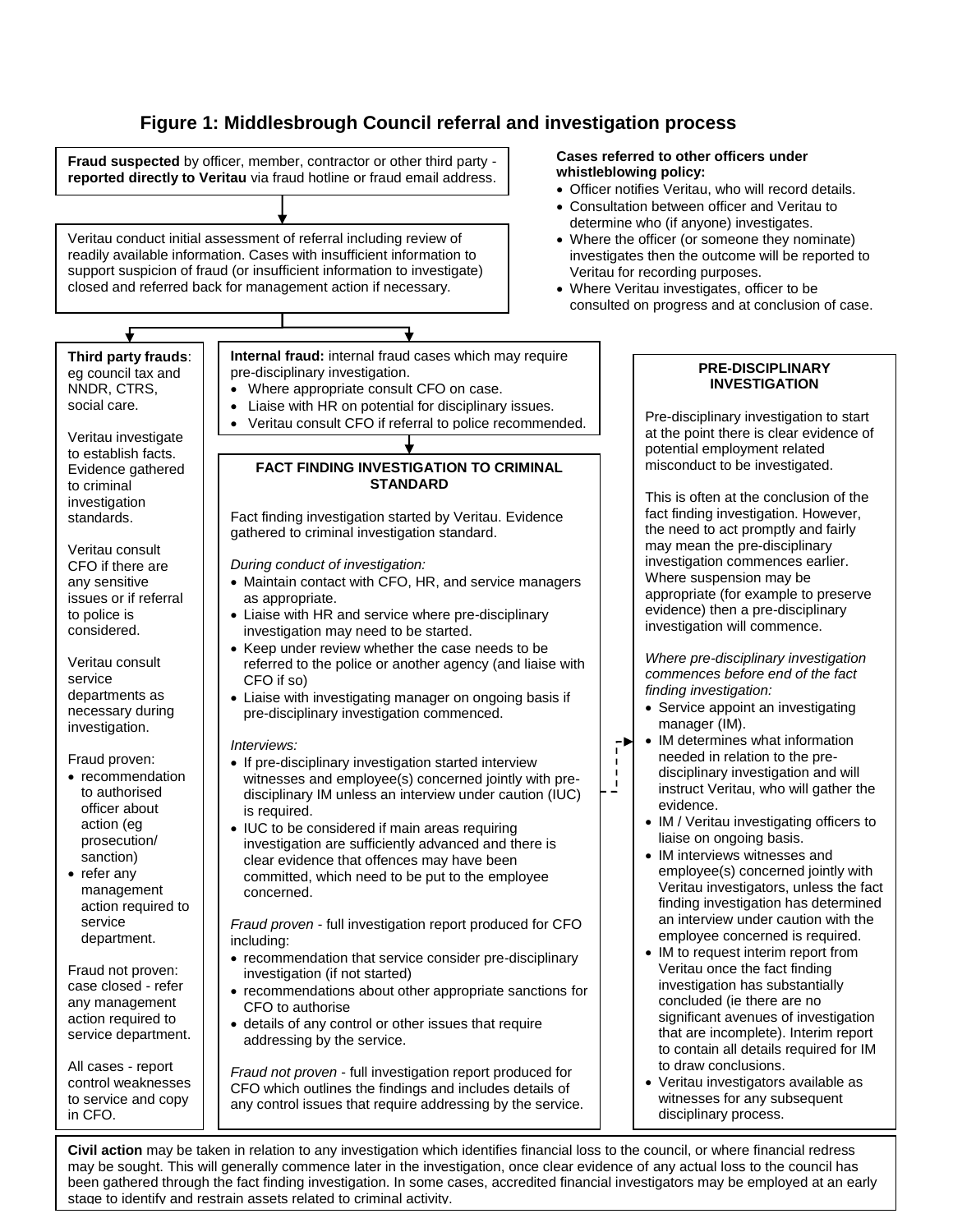5.14 The Head of Internal Audit will ensure that systems for investigating fraud are reviewed on an ongoing basis, to ensure that they remain up to date and comply with best practice.

#### Publicity

- 5.15 The Council will publicise all successful prosecutions undertaken either by itself or by partner organisations, to act as a deterrent against future fraud.
- 5.16 In addition, where appropriate, targeted publicity will be used to raise the awareness of fraud to staff, members, the public, and other agencies. This will consist of both internal and external publicity and will aim to:
	- raise awareness about potential fraud and ensure all stakeholders are alert to the possibilities of fraud;
	- inform all stakeholders of the procedures to be followed if they have suspicions of fraud;
	- ensure that all stakeholders are aware that the Council will not tolerate fraud and the consequences of committing fraud against it.

#### Recovery of Monies

- 5.17 Where any loss has been incurred by the Council or additional costs have been incurred as a result of fraud or corruption, the Council will seek to recover these from the individual or organisation concerned. This will help to ensure that the financial impact of fraud on the Council is minimised and act as a deterrent. As a further deterrent, the Council will seek to levy any appropriate fines or penalties where it is possible and desirable to do so.
- 5.18 Methods of recovery may include (but are not limited to):
	- recovery from assets held by the organisation or individual (using the Proceeds of Crime Act or any other relevant legislation);
	- bankruptcy where appropriate;
	- recovery from future salary payments if an individual remains an employee of the Council;
	- recovery of pension contributions from employees or members who are members of the Teesside Pension Fund.

#### **6 Monitoring & Review Arrangements**

6.1 The arrangements set out in this policy document will be reviewed on an annual basis as part of the audit and fraud planning cycle and will include the Fraud and Corruption Prosecution Policy (Annex A) and other related guidance. Veritau will work with other departments to ensure that other related guidance and policy (such as the whistleblowing policy) are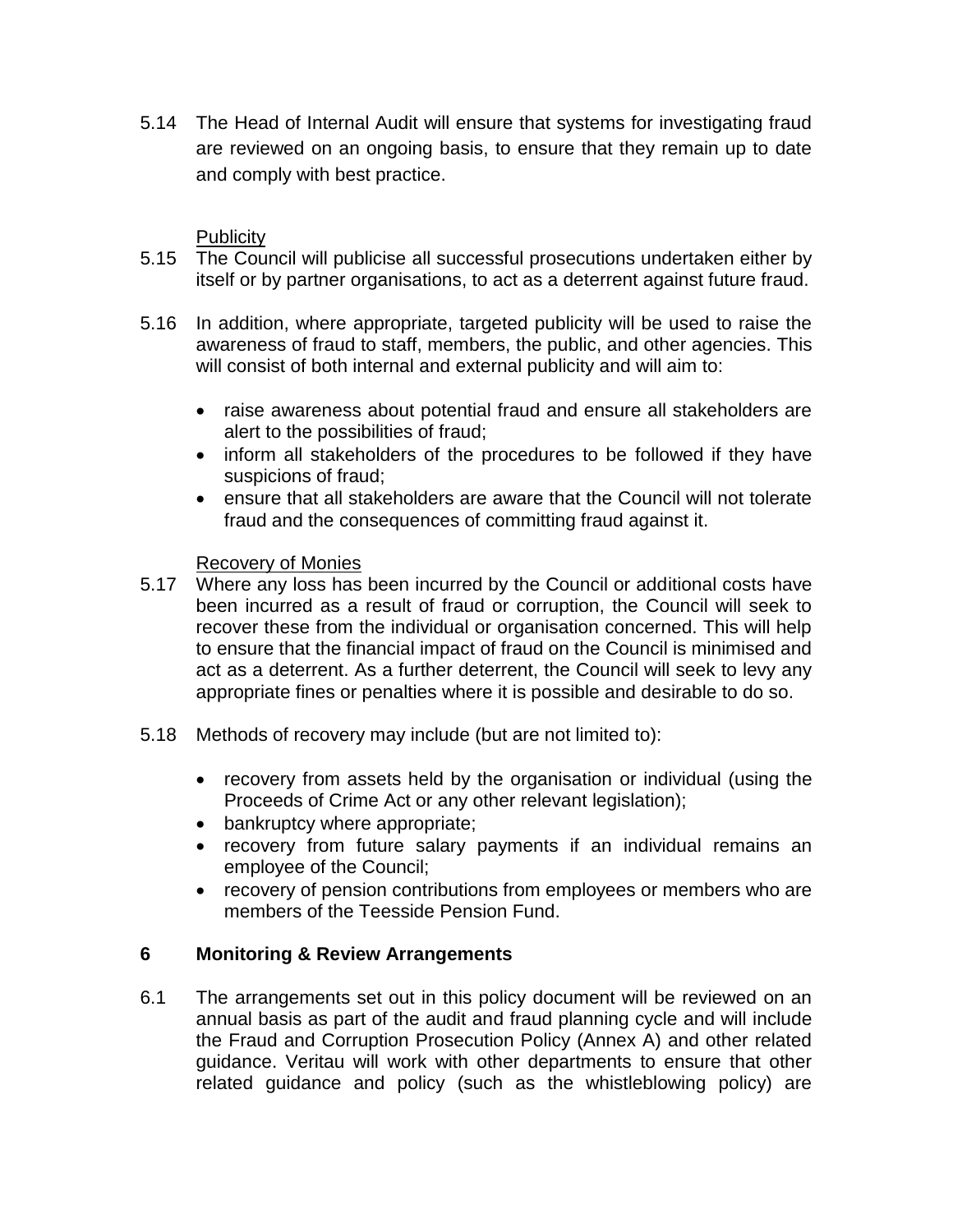reviewed on a regular basis and any amendments or necessary changes are reported to members for approval.

#### **LAST REVIEWED AND UPDATED: 28 September 2021**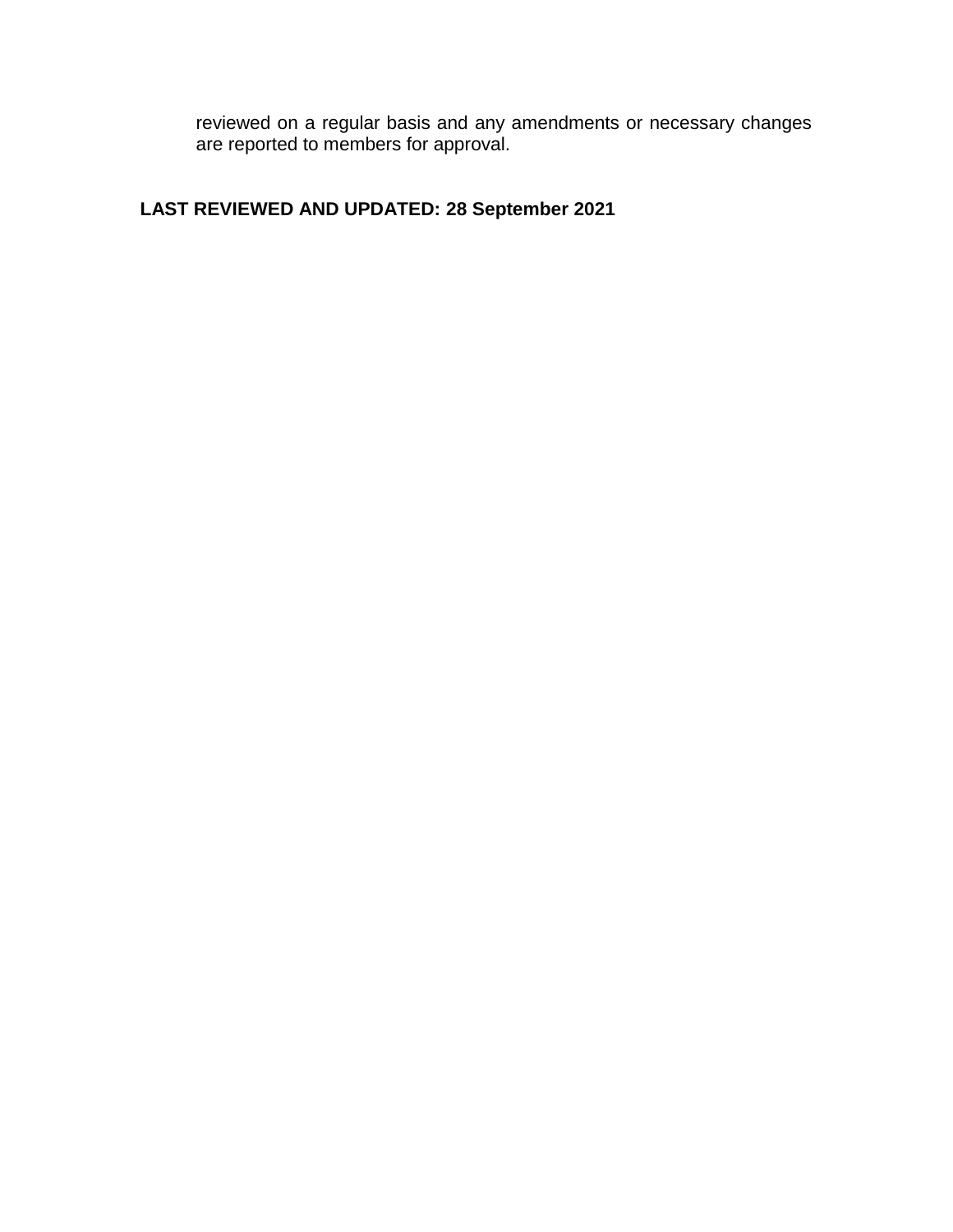**Annex A**



# **FRAUD AND CORRUPTION PROSECUTION POLICY**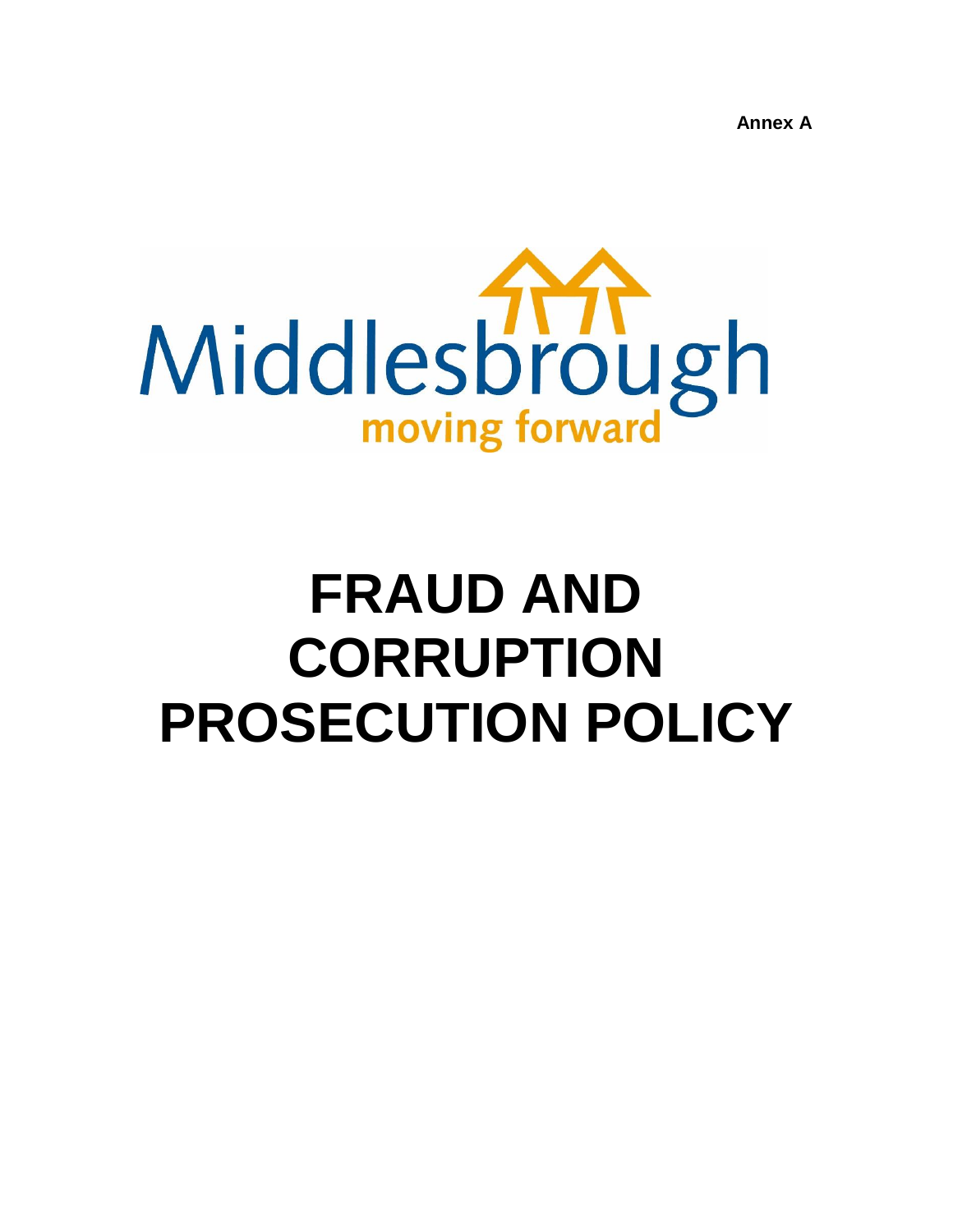#### **1 Scope and Purpose**

- 1.1 The fraud and corruption prosecution policy forms part of the Council's overall counter fraud and corruption arrangements. The policy covers all acts, and/or attempted acts, of fraud or corruption committed by officers or members of the Council, or committed by members of the public, or other organisations or their employees, against the Council.
- 1.2 The policy sets out the circumstances in which the Council will take legal action against the perpetrators of fraud or corruption. It also sets out the circumstances when it is appropriate to consider alternative courses of action such as offering a caution. The policy does not cover internal disciplinary procedures which are the subject of the Council's separate disciplinary policy and procedures.
- 1.3 This policy should be read in conjunction with the Council's constitution, financial regulations, contract procedure rules, the counter fraud and corruption policy and the strategy, the whistleblowing policy and the Council's disciplinary policy and procedures.
- 1.4 The policy contains specific guidelines for determining the most appropriate course of action when fraud has been identified. Offences other than fraud and corruption (for example those relevant to the enforcement of regulations) are dealt with by the appropriate service departments under other policies and relying on specific legal powers.

#### **2 Principles**

- 2.1 The Council is committed to deterring fraud and corruption. As part of its overall strategy to do this the Council will seek to take appropriate action against anyone proven to have attempted and/or committed a fraudulent or corrupt act against it. The Council considers that those guilty of serious fraud or corruption must take responsibility for their actions before the courts.
- 2.2 The policy is designed to ensure that the Council acts fairly and consistently when determining what action to take against the perpetrators of fraud or corruption.
- 2.3 Staff and members who are found to have committed fraud or corruption against the Council may be prosecuted in addition to such other action(s) that the Council may decide to take, including disciplinary proceedings in the case of staff and referral to the relevant officer or body in the case of members. Any decision not to prosecute a member of staff for fraud and corruption does not preclude remedial action being taken in accordance with the Council's disciplinary procedures or other policies.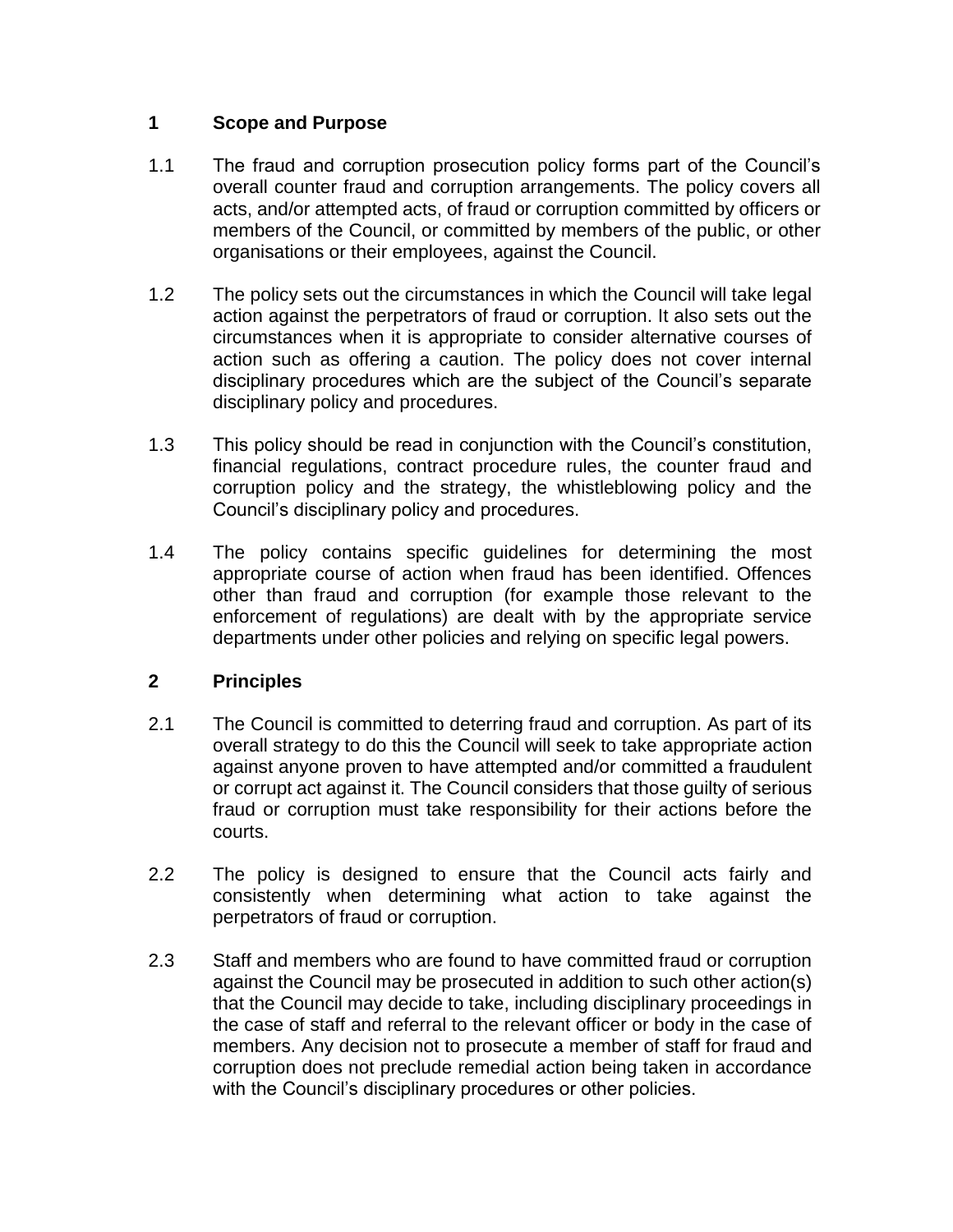- 2.4 This Policy is also designed to be consistent with Council policies on equalities. The Council will be sensitive to the circumstances of each case and the nature of the crime when considering whether to prosecute or not.
- 2.5 The consistent application of the policy will provide a means for ensuring that those who have perpetrated fraud and corruption are appropriately penalised. It will also act as a meaningful deterrent to those who are contemplating committing fraud or corruption. The Council recognises the deterrent value of good publicity and therefore information regarding successful prosecutions and sanctions will be made public.
- 2.6 Any decision taken by an authorised officer to prosecute an individual or to offer a formal sanction will be recorded in writing. The reason for the decision being taken will also be recorded.
- 2.7 Irrespective of the action taken to prosecute the perpetrators of fraud and corruption, the Council will take whatever steps necessary to recover any losses incurred, including taking action in the civil courts.

#### **3 Prosecution**

- 3.1 The policy is intended to ensure the successful prosecution of offenders in court. However, not every contravention of the law should be considered for prosecution. The Council will weigh the seriousness of the offence (taking into account the harm done or the potential for harm arising from the offence) with other relevant factors, including the financial circumstances of the defendant, mitigating circumstances and other public interest criteria. All cases will be looked at individually and be considered on their own merit.
- 3.2 To consider a case for prosecution the Council must be satisfied that two tests have been passed. Firstly, there must be sufficient evidence of guilt to ensure conviction. This is called the **evidential test**. Secondly, it must be in the public interest to proceed – the **public interest test.**
- 3.3 To pass the evidential test, authorised officers must be satisfied that there is a realistic prospect of conviction based on the available evidence (that is, there must be sufficient admissible, substantial and reliable evidence to secure a conviction).
- 3.4 To pass the public interest test, the authorised officer will balance, carefully and fairly, the public interest criteria against the seriousness of the offence. The public interest criteria include;
	- the likely sentence (if convicted);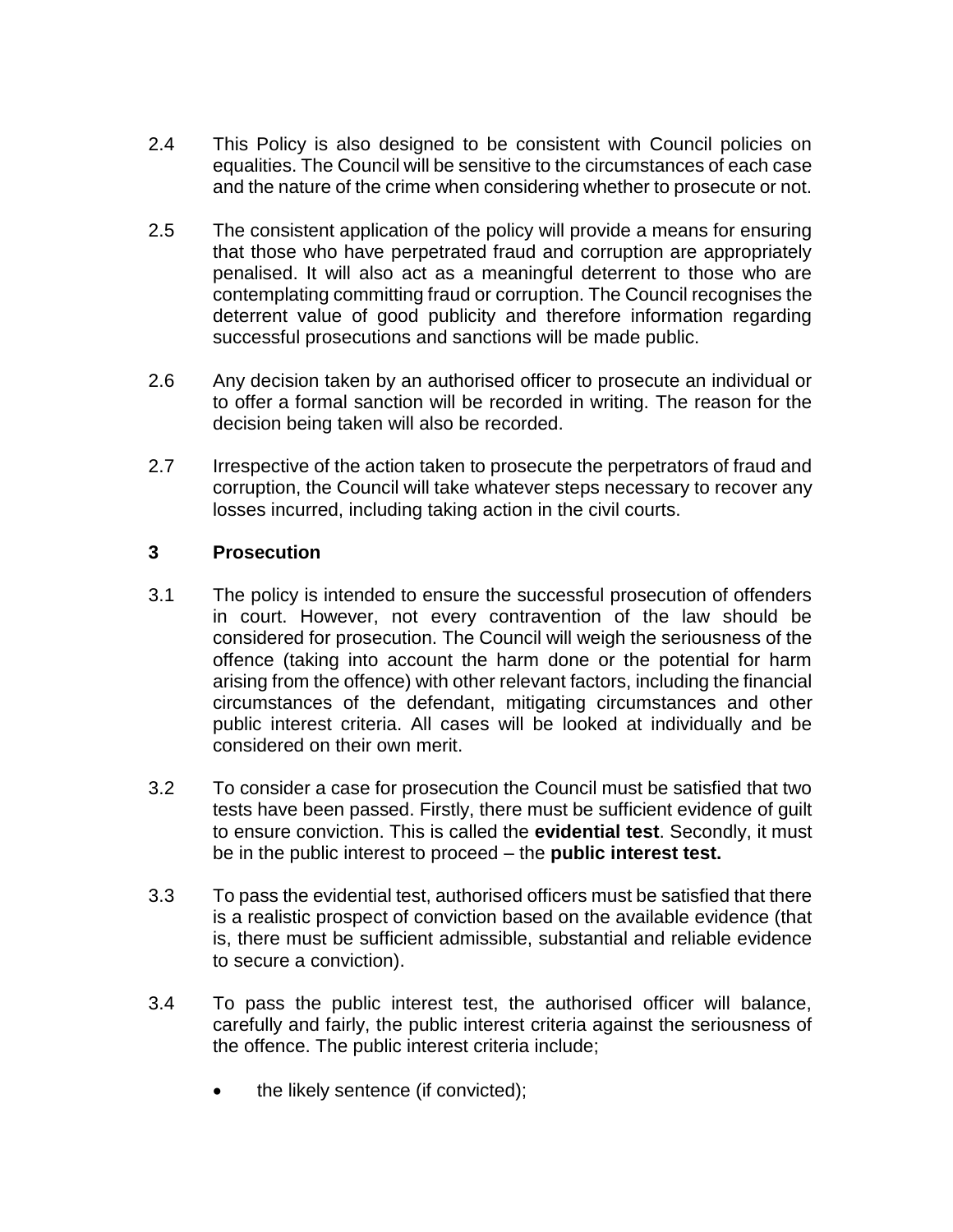- any previous convictions and the conduct of the defendant;
- whether there are grounds for believing the offence is likely to be repeated;
- the prevalence of the offence in the area;
- whether the offence was committed as a result of a genuine mistake or misunderstanding;
- any undue delay between the offence taking place and/or being detected and the date of the trial;
- the likely effect that a prosecution will have on the defendant;
- whether the defendant has put right the loss or harm caused.
- 3.5 It will generally be in the public interest to prosecute if one or more of the following factors applies, subject to any mitigating circumstances;
	- the actual or potential loss to the Council was substantial;
	- the fraud has continued over a long period of time;
	- the fraud was calculated and deliberate;
	- the person has previously committed fraud against the Council (even if prosecution did not result) and/or there has been a history of fraudulent activity;
	- the person was in a position of trust (for example, a member of staff);
	- there has been an abuse of position or privilege;
	- the person has declined the offer of a caution or financial penalty;
	- the case has involved the use of false identities and/or false or forged documents.
- 3.6 Investigating officers and prosecutors will review the appropriateness of pre-charge engagement where prosecution is considered. This is likely to occur where such engagement may lead the defendant to volunteer additional information that may identify new lines of inquiry. Pre-charge engagement may be instigated by the investigating officer, the council prosecutor, the defendant's representative or a defendant themselves (if unrepresented.

#### **4 Mitigating Factors**

4.1 The following mitigating factors will be taken into account when determining whether to prosecute;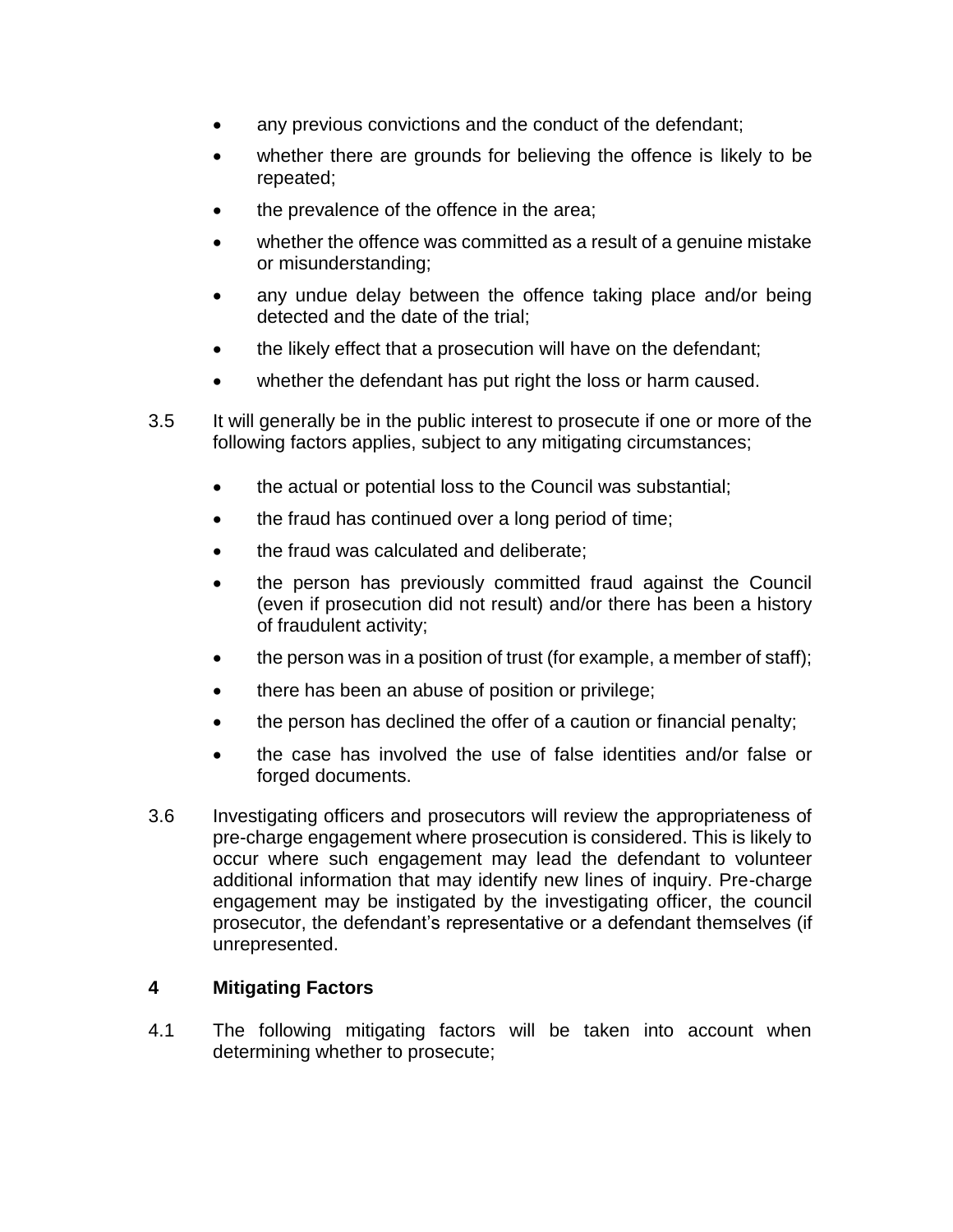#### **Voluntary Disclosure**

- 4.2 A voluntary disclosure occurs when an offender voluntarily reveals fraud about which the Council is otherwise unaware. If this happens, then the fraud will be investigated but the offender will not be prosecuted unless in exceptional circumstances. However, any person colluding in the crime will still be prosecuted. A disclosure is not voluntary if the:
	- admission is not a complete disclosure of the fraud;
	- admission of the fraud is made only because discovery of the fraud is likely, (for example, the offender knows the Council is already undertaking an investigation in this area and/or other counter fraud activity);
	- offender only admits the facts when challenged or questioned;
	- offender supplies the correct facts when making a claim to Legal Aid.

#### **Ill Health or Disability**

4.3 Where the perpetrator (and/or their partner) is suffering from prolonged ill health or has a serious disability or other incapacity then the offender will not normally be prosecuted. Evidence from a GP or other doctor will be requested if the condition is claimed to exist, unless it is obvious to the investigator. It is also necessary to prove that the person understood the rules governing the type of fraud committed and was aware that their action is wrong. This may not be possible where, for instance, the offender has serious learning difficulties. However, simple ignorance of the law will not prevent prosecution.

#### **Social Factors**

4.4 A wide range of social factors may make a prosecution undesirable. The test is whether the court will consider the prosecution undesirable, and go on to reflect that in the sentence.

#### **Exceptional Circumstances**

- 4.5 In certain exceptional circumstances the Council may decide not to prosecute an offender. Such circumstances include;
	- the inability to complete the investigation within a reasonable period of time;
	- the prosecution would not be in the interests of the Council;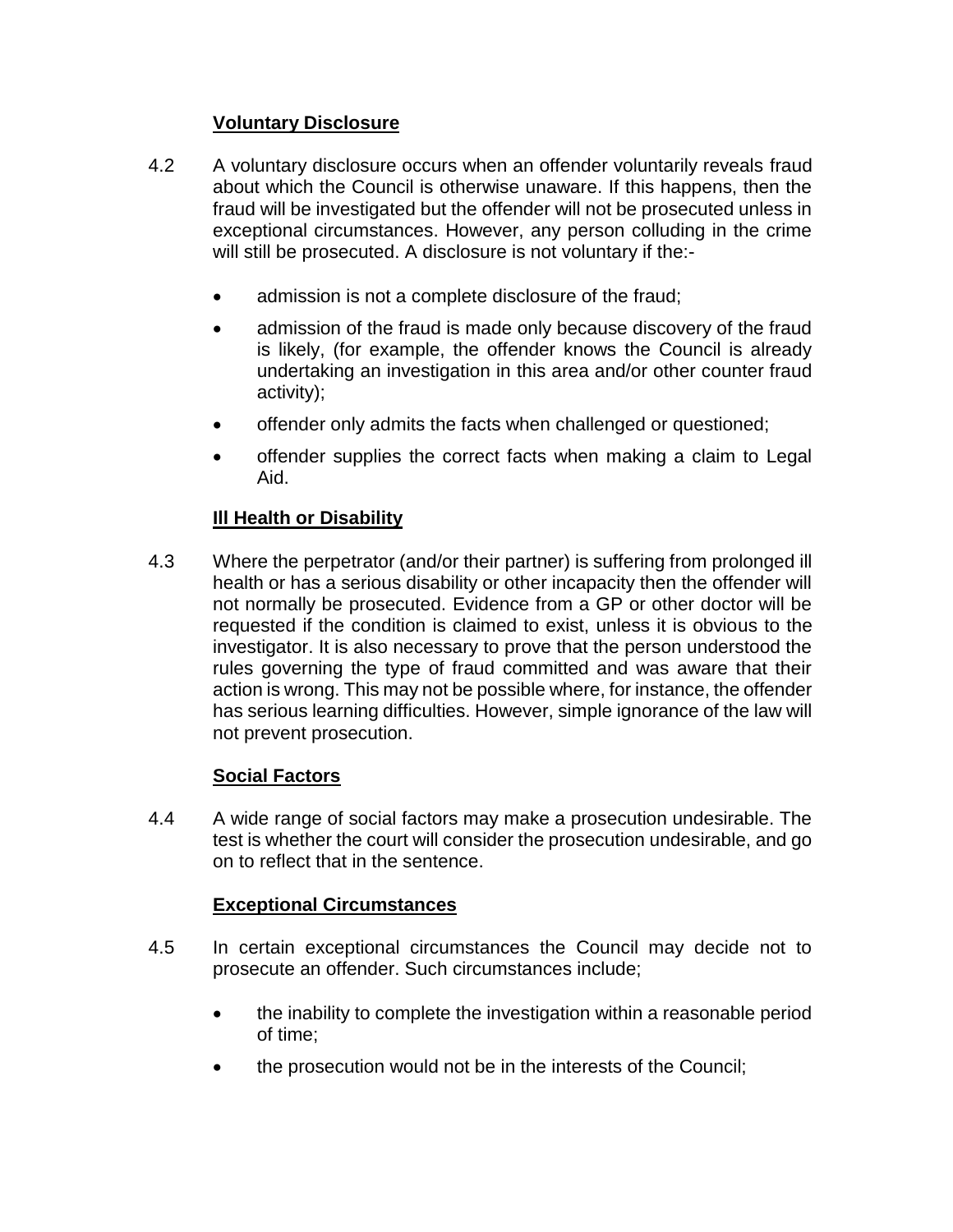circumstances beyond the control of the Council make a prosecution unattainable.

#### **5 Alternatives to Prosecution**

- 5.1 If some cases are considered strong enough for prosecution but there are mitigating circumstances which cast a doubt as to whether a prosecution is appropriate then the Council may consider the offer of a sanction instead. The two sanctions available are;
	- a caution, or;
	- financial penalty.

#### **Simple Cautions**

- 5.2 A simple caution is a warning given in certain circumstances as an alternative to prosecution, to a person who has committed an offence. All cautions are recorded internally and kept for a period of six years. Where a person offends again in the future then any previous cautions will influence the decision on whether to prosecute or not.
- 5.3 For less serious offences a simple caution will normally be considered where all of the following apply;
	- there is sufficient evidence to justify instituting criminal proceedings;
	- the person has admitted the offence;
	- there is no significant public requirement to prosecute;
	- it was a first offence, and;
	- a financial penalty is not considered to be appropriate.

Only in very exceptional circumstances will a further caution be offered for a second or subsequent offence of the same nature.

5.4 Cautions will be administered by the Head of Internal Audit (or deputy), Assistant Director - Corporate Fraud, Corporate Fraud Manager, or a Senior Corporate Fraud Investigator, on behalf of the Council. If a caution is offered but not accepted then the Council will usually consider the case for prosecution. In such cases the court will be informed that the defendant was offered a penalty but declined to accept it.

#### **Financial Penalties**

5.5 The Council Tax Reduction Schemes (Detection of Fraud and Enforcement) (England) Regulations 2013, permit a financial penalty to be offered to claimants as an alternative to prosecution. The penalty is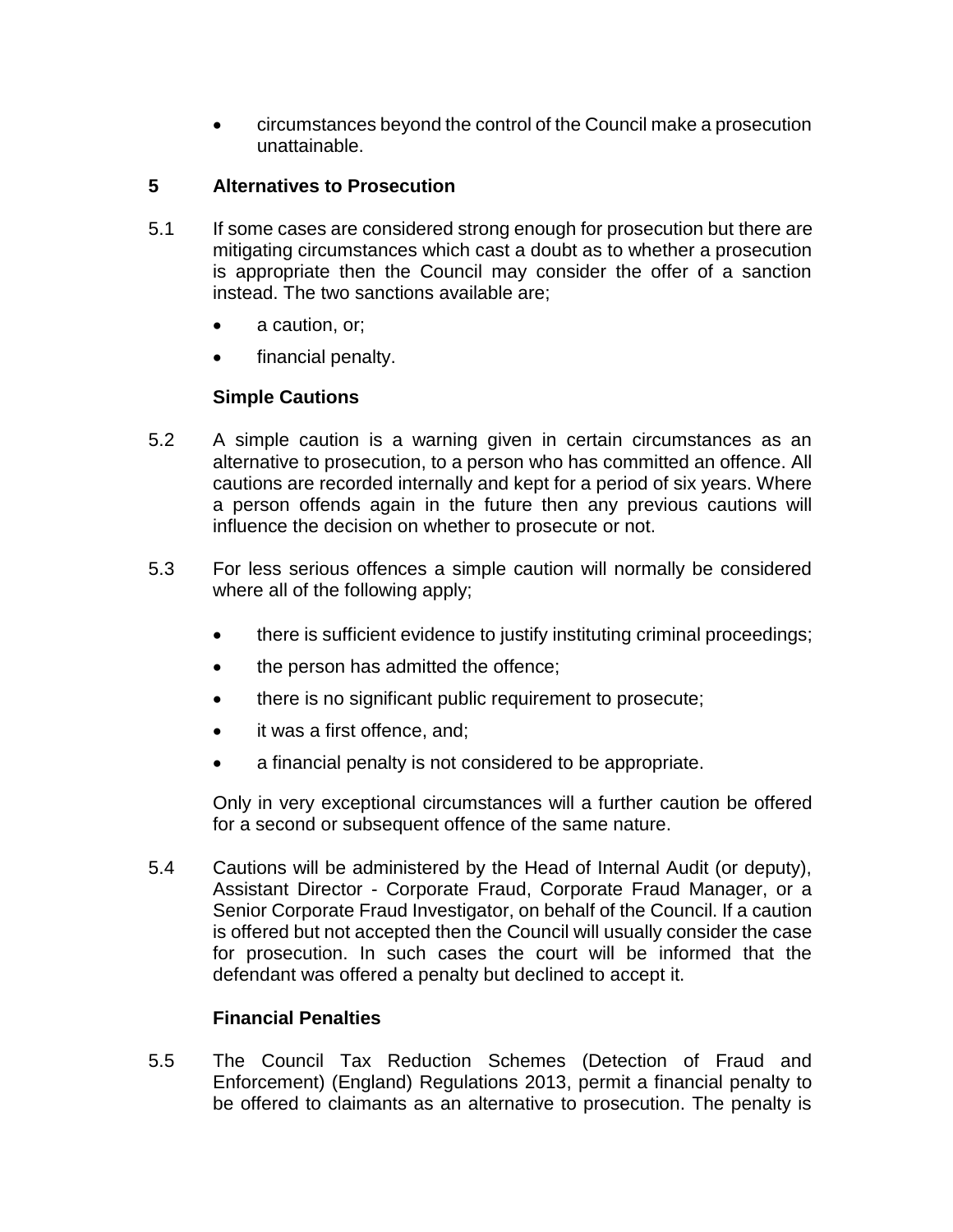set at 50% of the amount of the excess reduction, subject to a minimum of £100 and a maximum of £1,000. Once a penalty is accepted, the claimant has 14 days to change their mind.

- 5.6 Subject to the criteria set out in the guidelines below, a financial penalty will normally be offered by the Council in the following circumstances;
	- the Council believes that there is sufficient evidence to prosecute;
	- it was a first offence or a previous offence was dealt with by way of a caution, and;
	- in the opinion of the Council, the circumstances of the case mean it is not overwhelmingly suitable for prosecution, and;
	- the claimant has the means to repay both the overpayment and the penalty, and;
	- there is a strong likelihood that both the excess reduction and the penalty will be repaid.
- 5.7 It is important to note that the claimant does not need to have admitted the offence for a financial penalty to be offered. Financial penalties will be administered by the Head of Internal Audit (or deputy), Assistant Director - Corporate Fraud, Corporate Fraud Manager or a Senior Corporate Fraud Investigator. If a financial penalty is not accepted or is withdrawn then the Council will usually consider the case for prosecution. In such cases the court will be informed that the defendant was offered a penalty but declined to accept it.

#### **6 Proceeds of Crime Act 2002 (POCA)**

6.1 In addition to the actions set out in this policy, the Council reserves the right to refer all suitable cases for financial investigation with a view to applying to the courts for restraint and/or confiscation of identified assets. A restraint order will prevent a person from dealing with specific assets. A confiscation order enables the Council to recover its losses from assets which are found to be the proceeds of crime.

#### **7 Implementation Date**

7.1 This revised policy is effective from 28 September 2021 and covers all decisions relating to prosecutions and sanctions after this date.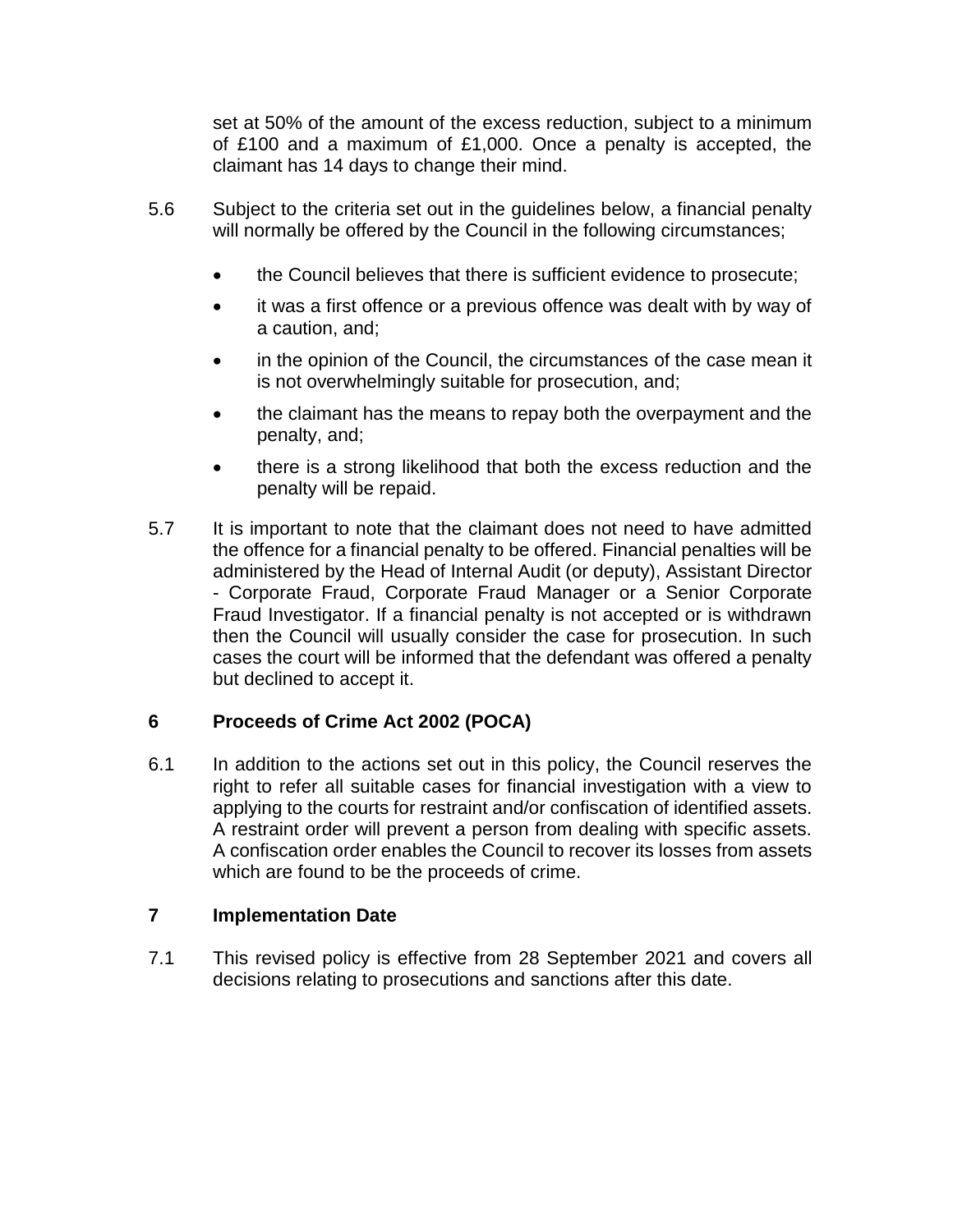**Annex B**



# **ANTI-BRIBERY POLICY**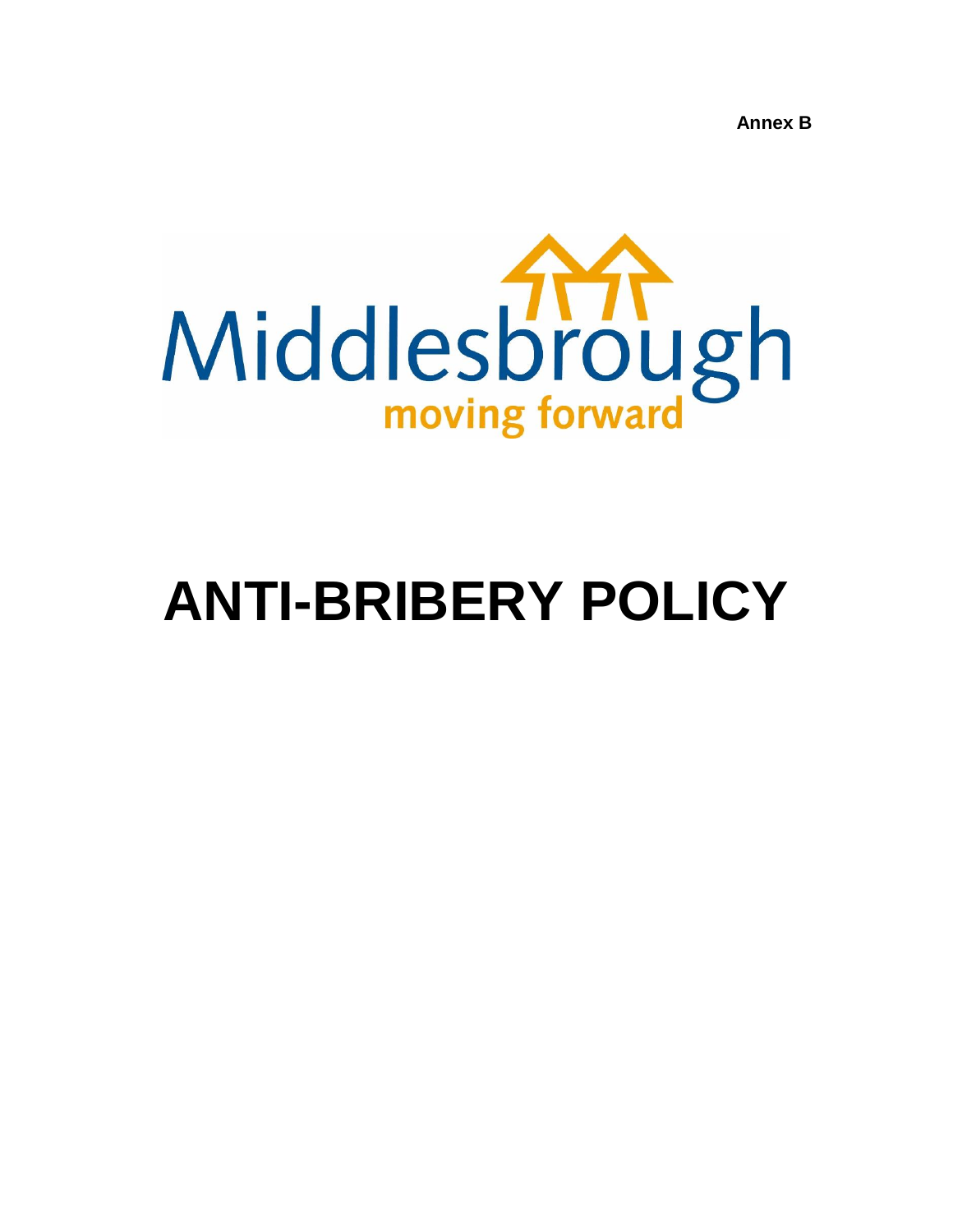#### **1 Introduction**

- 1.1 The Bribery Act became law in 2011 and was enacted to enable robust action to be taken against all forms of bribery. The Council is committed to protecting the public purse and the services it provides from being abused. The Council has a zero-tolerance approach towards bribery and promotes the prevention, deterrence and detection of bribery.
- 1.2 Bribery is defined as the offering, giving, receiving or soliciting of any item of value to influence the actions of an official or other person in charge of a public or legal duty. The act of bribery is the intention to gain a personal, commercial, regulatory or contractual advantage.
- 1.3 Facilitation payments are unofficial payments made to public officials to secure or expedite actions. These are not tolerated and are illegal.
- 1.4 This policy should be read in conjunction with the Council's Acceptance of Gifts and Hospitality Policy.

#### **2 Principles**

- 2.1 The Council is committed to the prevention, deterrence and detection of bribery.
- 2.2 The Council commits to:
	- Making all employees and associated people aware of their responsibilities to adhere strictly to this policy at all times.
	- Training members of staff so that they are aware of the Bribery Act.
	- Encouraging all employees to be vigilant and to report any suspicions of bribery, providing them with suitable channels of communication and ensuring sensitive information is treated appropriately.
	- Rigorously investigate instances of alleged bribery and assist the police and other authorities in any investigations or prosecutions they undertake.
	- Taking strong action against any individual(s) involved in bribery.

#### **3 Scope**

3.1 This policy applies to all of the Council's activities, members of staff (permanent and temporary), agency staff, volunteers, consultants, and members.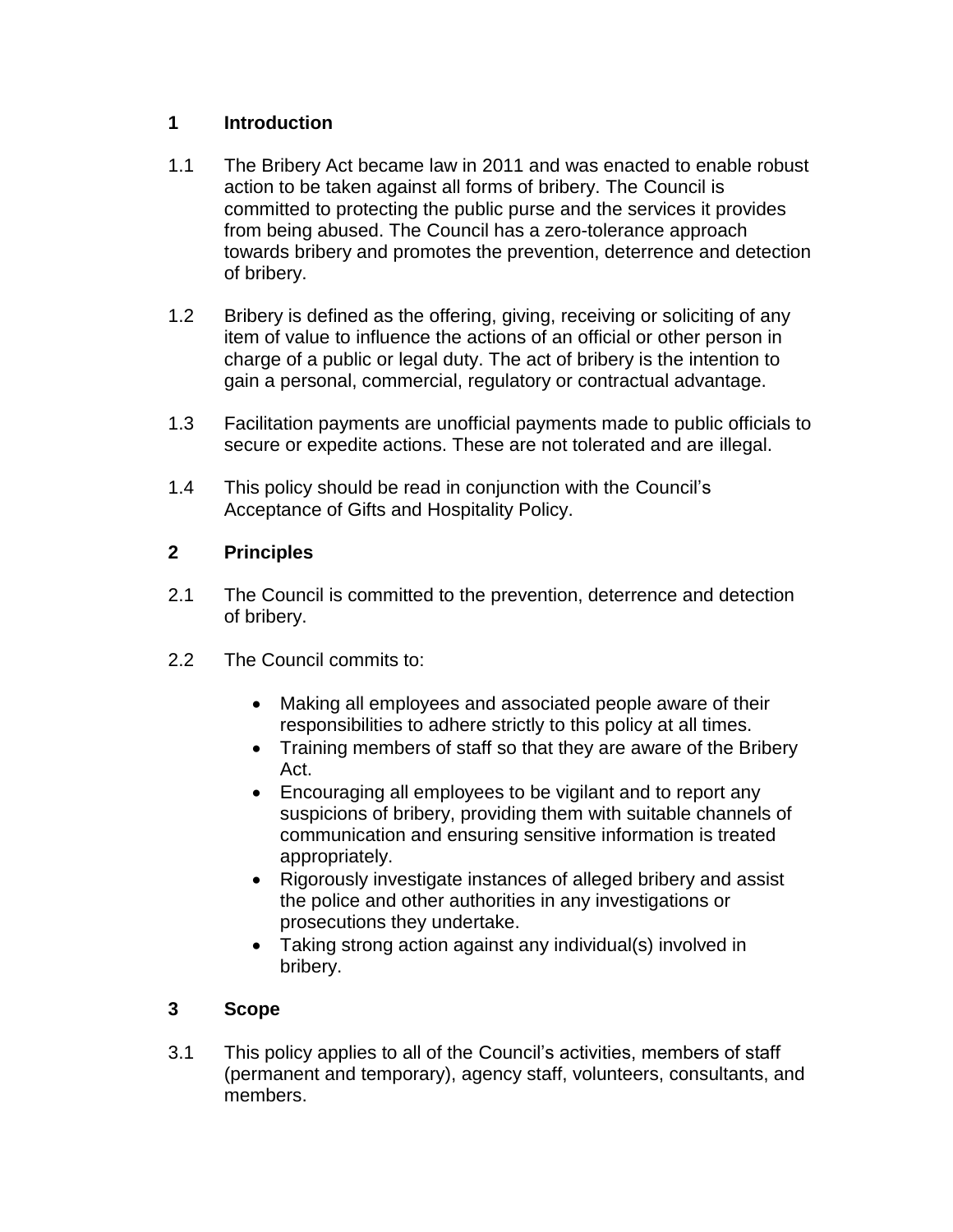- 3.2 For partners, joint ventures, and suppliers, we will seek to promote the adoption of policies consistent with the principles set out in this policy.
- 3.3 All employees and members are required to:
	- Raise concerns as soon as possible if it is believed or suspected that this policy has been breached or may be breached in the future.
	- Comply with the spirit, as well as the letter, of the laws and regulations of all jurisdictions in which the Council operates, in respect of the lawful and responsible conduct of activities.
- 3.4 As well as the possibility of civil and criminal prosecution, employees breaching this policy will face disciplinary action, which could result in dismissal in cases of gross misconduct.

#### **4 Offences**

4.1 There are four key offences under the Bribery Act 2010.

#### **Section 1 – Offence of bribing another person**

- 4.2 This section makes it an offence when a person offers, promises or gives a financial or other advantage to another person and intends the advantage to induce a person to perform improperly a relevant function or activity or to reward a person for the improper performance of such a function or activity.
- 4.3 It is also an offence when a person offers, promises or gives a financial or other advantage to another person and knows or believes that the acceptance of the advantage would itself constitute the improper performance of a relevant function or activity.

#### **Section 2 – Being bribed**

- 4.4 This section makes it an offence when a person requests, agrees to receive or accepts a financial or other advantage intending that, in consequence, a relevant function or activity should be performed improperly.
- 4.5 It is an offence when a person requests, agrees to receive or accepts a financial or other advantage and the request, agreement or acceptance itself constitutes the improper performance of the person of a relevant function or activity.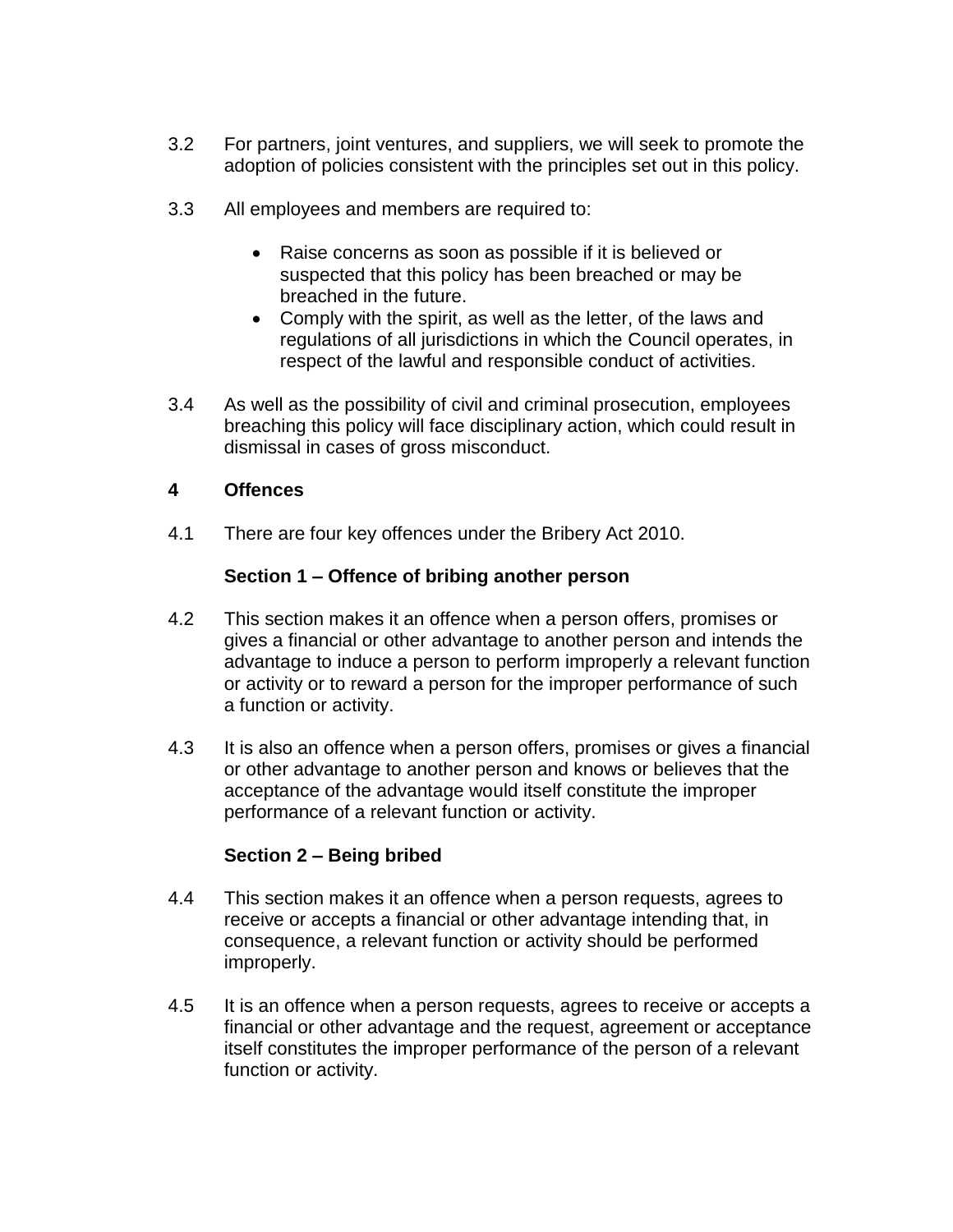- 4.6 It is an offence if a person requests, agrees to receive or accepts a financial or other advantage as a reward for the improper performance of a relevant function or activity.
- 4.7 It is also an offence if a person in anticipation of or in consequence of the person requesting, agreeing to receive or accepting a financial or other advantage, a relevant function or activity is performed improperly.

#### **Section 6 – Bribery of foreign public officials**

- 4.8 Under this section of the Act an offence is committed when a person intends to influence a foreign official in their official capacity and intends to obtain or retain business or an advantage in the conduct of business.
- 4.9 It is also an offence to offer, promise or give any financial or other advantage to a foreign public official.

#### **Section 7 – Failure of a commercial organisation to prevent bribery**

4.10 A relevant commercial organisation is guilty of an offence if a person associated with the organisation bribes another person intending to obtain or retain business for the organisation or to obtain or retain an advantage in the conduct of business for the organisation and the organisation fails to take reasonable steps to implement adequate procedures to prevent such activity.

#### **Corporate Responsibility**

- 4.11 Middlesbrough Council is considered to be a commercial organisation under the Bribery Act. It is therefore important that the Council takes steps to prevent bribery from occurring within the organisation.
- 4.12 If an offence did occur then courts would consider six tests to determine whether the Council was culpable:
	- Does the Council have proportionate procedures in place to prevent bribery be persons associated with it? Theses should be clear, practical and accessible.
	- Is there top level commitment to preventing bribery? This includes members as well as officials.
	- Is the Council's exposure to potential external and internal risks of bribery periodically assessed?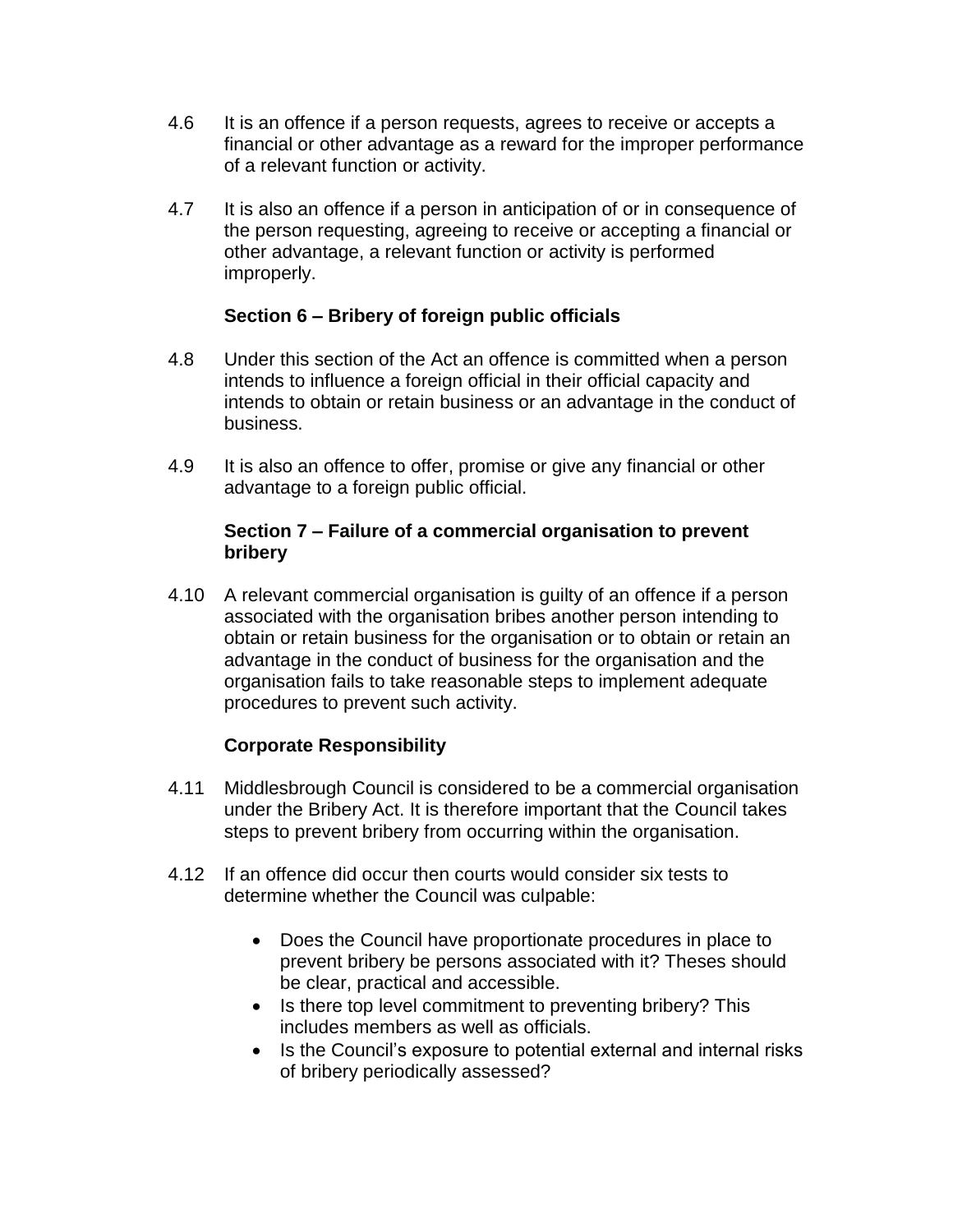- Does the Council take a proportionate and risk based approach to mitigate identified bribery risks.
- Are anti-bribery policies and procedures embedded and understood throughout the organisation? Are they communicated internally and externally?
- Are procedures monitored and reviewed regularly?

#### **Penalties**

- 4.13 A person guilty of an offence under sections 1, 2, or 6 of the Bribery Act is may be sentenced to:
	- a maximum imprisonment of 12 month and/or a fine not exceeding £5,000 (if convicted in a magistrates court).
	- a maximum imprisonment of 10 years and/or an unlimited fine (if convicted at a crown court).
- 4.14 An organisation found guilty of allowing bribery offences to occur will be subject to an unlimited fine that is in part determined by the gain that was sought to be made through bribery offences and an assessment of an organisation's culpability by the court.

#### **5 How to raise a concern**

- 5.1 We all have a responsibility to help detect, prevent and report instances of bribery. If a member of staff or councillor has a concern regarding a suspected instance of bribery or corruption then please speak up. The sooner you act, the sooner it can be resolved.
- 5.2 Employees who raise concerns or report wrongdoing (e.g. that they have been offered a bribe, have been asked to bribe a third party, or are aware of bribery occurring within the Council or its suppliers) can be concerned that there may be repercussions. The Council aims to encourage openness and will support anyone who raises concerns under this policy, even if those concerns prove to be incorrect.
- 5.3 The Council is committed to ensuring nobody suffers detrimental treatment by refusing to take part in bribery or corruption, or because they report a concern that they believe is true.
- 5.4 Members of staff should consult the Council's Whistleblowing policy which sets out a number of routes for reporting concerns. Any concerns can be reported to the whistleblowing hotline, 0800 9179247 or via email to [counter.fraud@veritau.co.uk.](mailto:counter.fraud@veritau.co.uk)